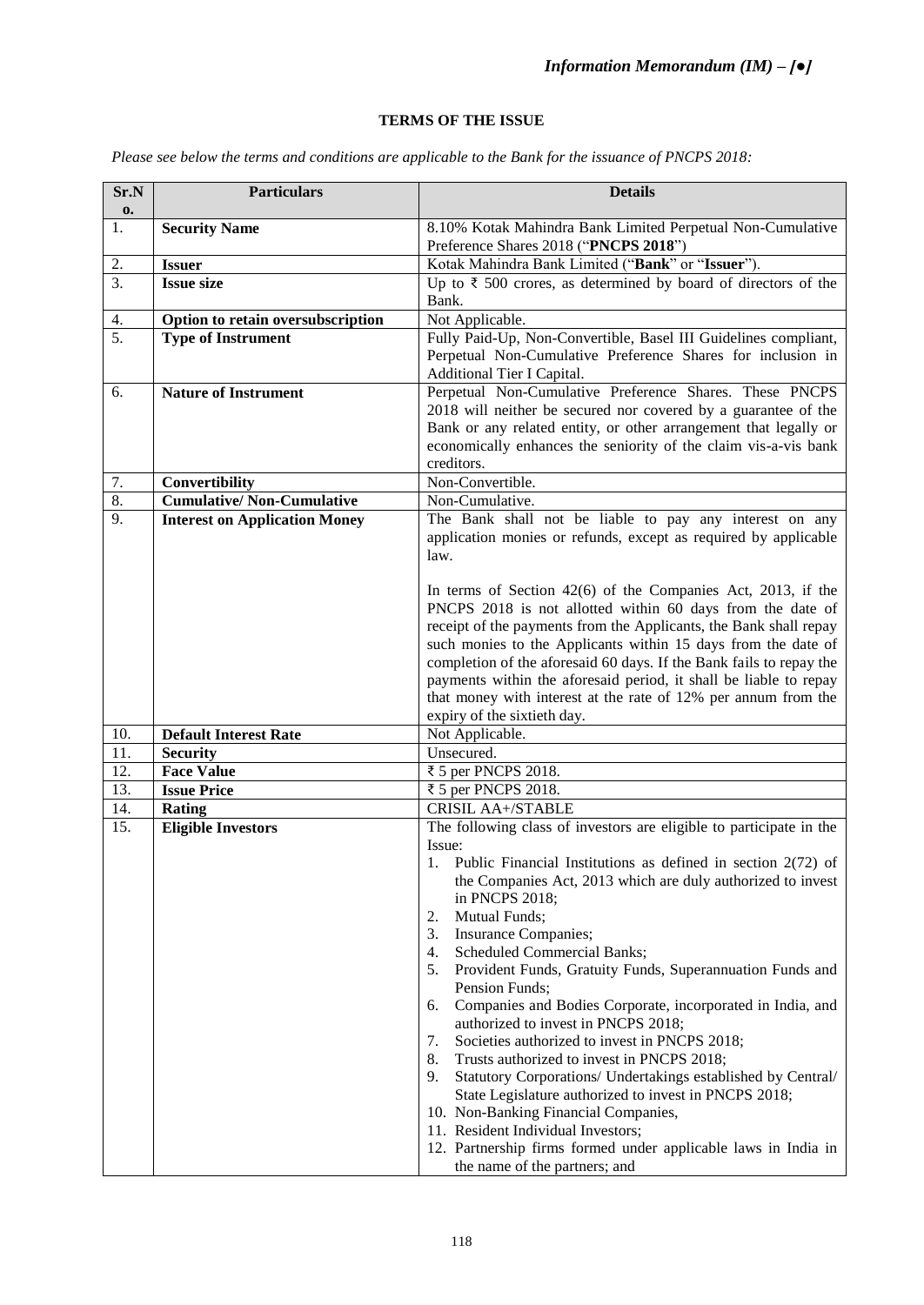| Sr.N<br>0. | <b>Particulars</b>                                                                     | <b>Details</b>                                                                                                                                                                                                                                                                                                                                                                                                                                                                                                                                                                                                                                                                                                                                                                                                                                                                                                                                                   |
|------------|----------------------------------------------------------------------------------------|------------------------------------------------------------------------------------------------------------------------------------------------------------------------------------------------------------------------------------------------------------------------------------------------------------------------------------------------------------------------------------------------------------------------------------------------------------------------------------------------------------------------------------------------------------------------------------------------------------------------------------------------------------------------------------------------------------------------------------------------------------------------------------------------------------------------------------------------------------------------------------------------------------------------------------------------------------------|
|            |                                                                                        | 13. Hindu Undivided Families through their Karta.                                                                                                                                                                                                                                                                                                                                                                                                                                                                                                                                                                                                                                                                                                                                                                                                                                                                                                                |
|            |                                                                                        | This being a private placement issue, only the eligible investors<br>who have been addressed through this communication directly,<br>are eligible to apply.                                                                                                                                                                                                                                                                                                                                                                                                                                                                                                                                                                                                                                                                                                                                                                                                      |
|            |                                                                                        | Prior to making any investment in these PNCPS 2018, each<br>investor should satisfy and assure himself/herself/itself that<br>he/she/it is authorized and eligible to invest in these PNCPS 2018<br>on the basis of norms/ guidelines/ parameters laid down by their<br>respective regulatory body. The Bank shall be under no<br>obligation to verify the eligibility/authority of the investor to<br>invest in these PNCPS 2018. Further, mere receipt of this<br>Information Memorandum by a person shall not be construed as<br>any representation by the Bank that such person is authorized to<br>invest in these PNCPS 2018 or eligible to subscribe to these<br>PNCPS 2018. If after applying for subscription to these PNCPS<br>2018 and/or allotment of PNCPS 2018 to any person, such person<br>becomes ineligible and/or is found to have been ineligible to<br>invest in/hold these PNCPS 2018, the Bank shall not be<br>responsible in any manner. |
|            |                                                                                        | The following class of investors are not eligible to participate in<br>this Issue:                                                                                                                                                                                                                                                                                                                                                                                                                                                                                                                                                                                                                                                                                                                                                                                                                                                                               |
|            |                                                                                        | Foreign Nationals;<br>1.<br>Any related party over which the Bank exercises control or<br>2.<br>significant influence (as defined under relevant Accounting<br>Standards);<br>3.<br>Persons resident outside India, including Non Resident<br>Indians;                                                                                                                                                                                                                                                                                                                                                                                                                                                                                                                                                                                                                                                                                                           |
|            |                                                                                        | Application by persons not competent to contract under the<br>4.<br>Indian Contract Act, 1872 including minors (without the<br>name of guardian) and insane persons,<br>Foreign Portfolio Investors;<br>5.<br>Venture Capital Fund;<br>6.<br>Alternative Investment Funds;<br>7.                                                                                                                                                                                                                                                                                                                                                                                                                                                                                                                                                                                                                                                                                 |
|            |                                                                                        | 8.<br>Overseas Corporate Bodies;<br>Person ineligible to contract under applicable statutory/<br>9.<br>regulatory requirements;<br>10. Persons/entities who have been debarred from accessing the<br>capital markets by SEBI.                                                                                                                                                                                                                                                                                                                                                                                                                                                                                                                                                                                                                                                                                                                                    |
| 16.        | Objects of the issue and utilization of<br>the proceeds                                | The PNCPS 2018 are being issued to diversify funding sources to<br>optimize mix of liabilities by channelizing funds from alternative<br>sources, at different price points and for varying tenures. This<br>also helps meet the RBI requirement on shareholding. The<br>proceeds from the issue will augment Additional Tier 1 Capital<br>(as the term is defined in the Basel Master Circular) and overall<br>capital of the Bank for further strengthening its capital adequacy<br>and for enhancing its long term resources. The Bank shall utilize<br>the proceeds of the Issue for the regular business activities.                                                                                                                                                                                                                                                                                                                                        |
| 17.        | <b>Voting</b><br><b>Prior</b><br><b>Rights</b><br><b>RBI</b><br>and<br><b>Approval</b> | The voting rights on the PNCPS 2018 shall be restricted as per<br>Section 12(1) of the Banking Regulation Act, 1949.<br>Also, in terms of the section 12B of the Banking Regulation Act,<br>1949, prior approval of the RBI is required in case any Investor<br>acquires or agrees to acquire, directly or indirectly, by himself or                                                                                                                                                                                                                                                                                                                                                                                                                                                                                                                                                                                                                             |
|            |                                                                                        | acting in concert with any other person, shares of the Bank or<br>voting rights therein, which acquisition taken together with shares                                                                                                                                                                                                                                                                                                                                                                                                                                                                                                                                                                                                                                                                                                                                                                                                                            |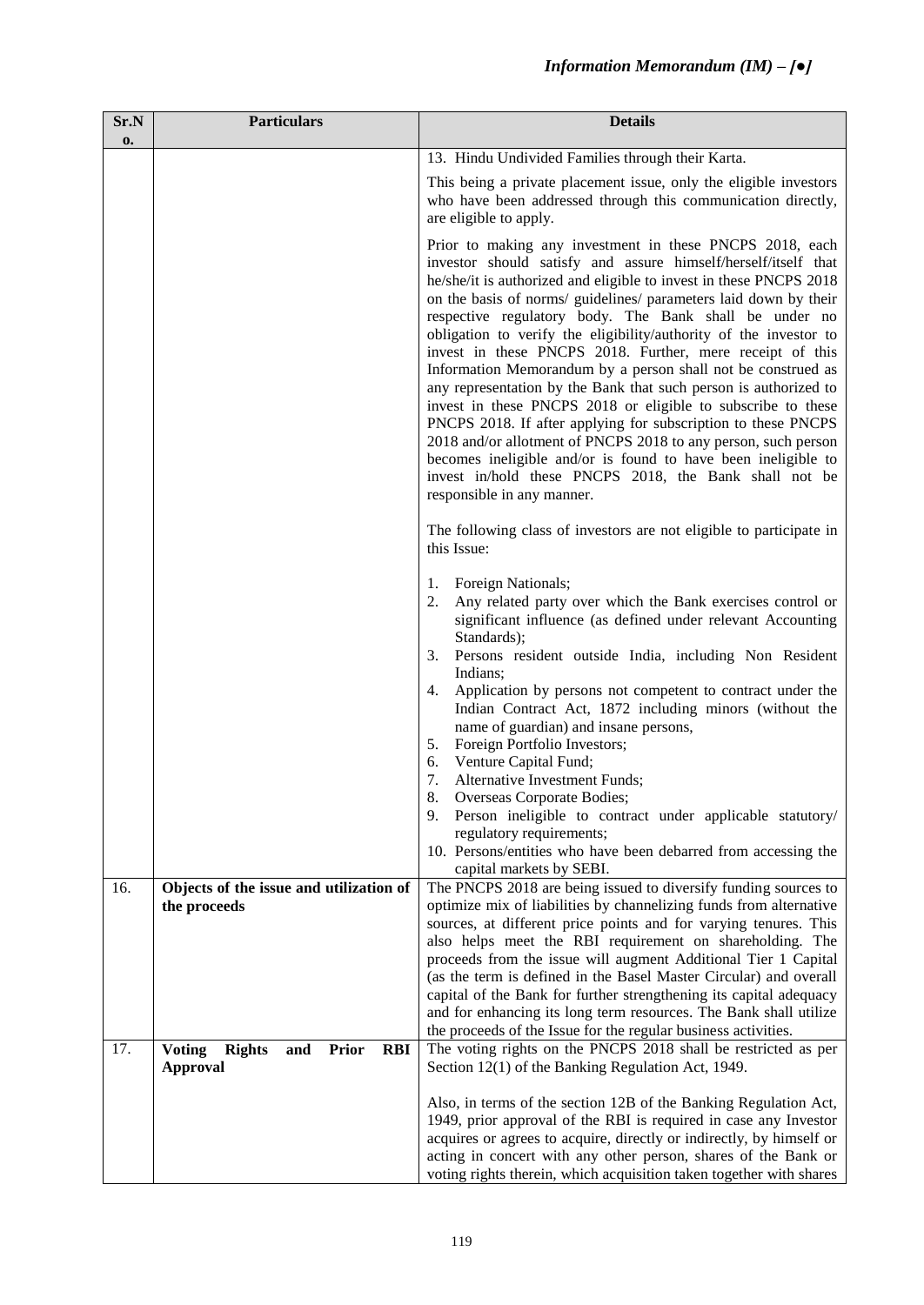| Sr.N<br>$\mathbf{0}$ | <b>Particulars</b>                  | <b>Details</b>                                                                                                                                                                                                                                                                                                                                                                                                                                                                                                                                                                                                                                                                                                                                                                                                                                                                                                                                                                                                                                                                                                                                                                                                                                                                                                  |
|----------------------|-------------------------------------|-----------------------------------------------------------------------------------------------------------------------------------------------------------------------------------------------------------------------------------------------------------------------------------------------------------------------------------------------------------------------------------------------------------------------------------------------------------------------------------------------------------------------------------------------------------------------------------------------------------------------------------------------------------------------------------------------------------------------------------------------------------------------------------------------------------------------------------------------------------------------------------------------------------------------------------------------------------------------------------------------------------------------------------------------------------------------------------------------------------------------------------------------------------------------------------------------------------------------------------------------------------------------------------------------------------------|
|                      |                                     | and voting rights, if any, held by him or his relative/associate<br>enterprise or person acting in concert with him, makes the<br>Investor to hold 5% or more of the paid-up share capital of the<br>Bank or entitles him to exercise 5% or more voting rights in the<br>Bank.                                                                                                                                                                                                                                                                                                                                                                                                                                                                                                                                                                                                                                                                                                                                                                                                                                                                                                                                                                                                                                  |
| 18.                  | <b>Modification of Rights</b>       | The rights, privileges, terms and conditions attached to the<br>PNCPS 2018 may be varied, modified or abrogated in accordance<br>with the provisions of the Companies Act and the Banking<br>Regulation Act, as applicable.                                                                                                                                                                                                                                                                                                                                                                                                                                                                                                                                                                                                                                                                                                                                                                                                                                                                                                                                                                                                                                                                                     |
| 19.                  | <b>Terms for raising PNCPS 2018</b> | It is clarified that if the RBI prescribes and/or changes, any of the<br>additional conditions that may be applicable to PNCPS 2018,<br>then such condition shall be deemed to apply from the date such<br>change becomes effective, and accordingly, the terms of the issue<br>shall be deemed to be amended.                                                                                                                                                                                                                                                                                                                                                                                                                                                                                                                                                                                                                                                                                                                                                                                                                                                                                                                                                                                                  |
| 20.                  | <b>Seniority</b>                    | The claims in respect of PNCPS 2018, subject to applicable<br>1.<br>law, will-<br>(i) rank superior to the claims of holders of equity shares with<br>respect to such equity shares;<br>(ii) rank subordinate to the claims of all perpetual debt<br>instruments, all capital instruments qualifying as Tier II<br>capital instruments, and depositors and general creditors of<br>the Bank;<br>(iii) neither be secured nor covered by a guarantee of the<br>Bank or its related entity or other arrangement that legally or<br>economically enhances the seniority of the claim vis-à-vis<br>creditors of the Bank; and<br>(iv) be <i>pari passu</i> without preference with claims of holders<br>of such subsequent PNCPS 2018 issuances by the Bank,<br>unless the RBI specifies otherwise in its guidelines.<br>As a consequence of the subordination provisions set out<br>2.<br>above, if a winding up of the Bank should occur, the PNCPS<br>2018 holders may recover less than, inter alia, the holders of<br>deposit liabilities or the holders of other unsubordinated<br>liabilities of the Issuer.<br>Notwithstanding anything to the contrary stipulated herein, the<br>claims of the PNCPS 2018 holders shall be subject to the<br>provisions of "Dividend Limitation", and "Loss Absorbency" as |
| 21.                  | Priority of claims on Liquidation   | mentioned in this Term Sheet or Information Memorandum.<br>Subject to as set out in the applicable law, if the Issuer goes into<br>liquidation before any write-down under Clause 68 (Loss<br>Absorption), the PNCPS 2018 will absorb losses in accordance<br>with Clause 20 (Seniority).                                                                                                                                                                                                                                                                                                                                                                                                                                                                                                                                                                                                                                                                                                                                                                                                                                                                                                                                                                                                                       |
| 22.                  | <b>Interim Dividend</b>             | Any dividend declared by the board of directors of the<br>Bank during any financial year or at any time during the<br>period from closure of financial year till holding of the<br>annual general meeting shall be classified as Interim<br>Dividend.                                                                                                                                                                                                                                                                                                                                                                                                                                                                                                                                                                                                                                                                                                                                                                                                                                                                                                                                                                                                                                                           |
| 23.                  | <b>Listing</b>                      | The PNCPS 2018 shall be listed on the BSE Limited ("BSE") and<br>the National Stock Exchange of India Limited ("NSE").<br>The Designated Stock Exchange for this Issue shall be BSE.                                                                                                                                                                                                                                                                                                                                                                                                                                                                                                                                                                                                                                                                                                                                                                                                                                                                                                                                                                                                                                                                                                                            |
| 24.                  | <b>Delay in Listing</b>             | In terms of Schedule 1 of NCRPS Regulations, the Bank shall<br>make an application to BSE and the NSE within 15 days from the<br>Deemed Date of Allotment to list the PNCPS 2018 and seek<br>listing permission within 20 days from the Deemed Date of<br>Allotment. In case of delay in listing of PNCPS 2018 beyond 20                                                                                                                                                                                                                                                                                                                                                                                                                                                                                                                                                                                                                                                                                                                                                                                                                                                                                                                                                                                        |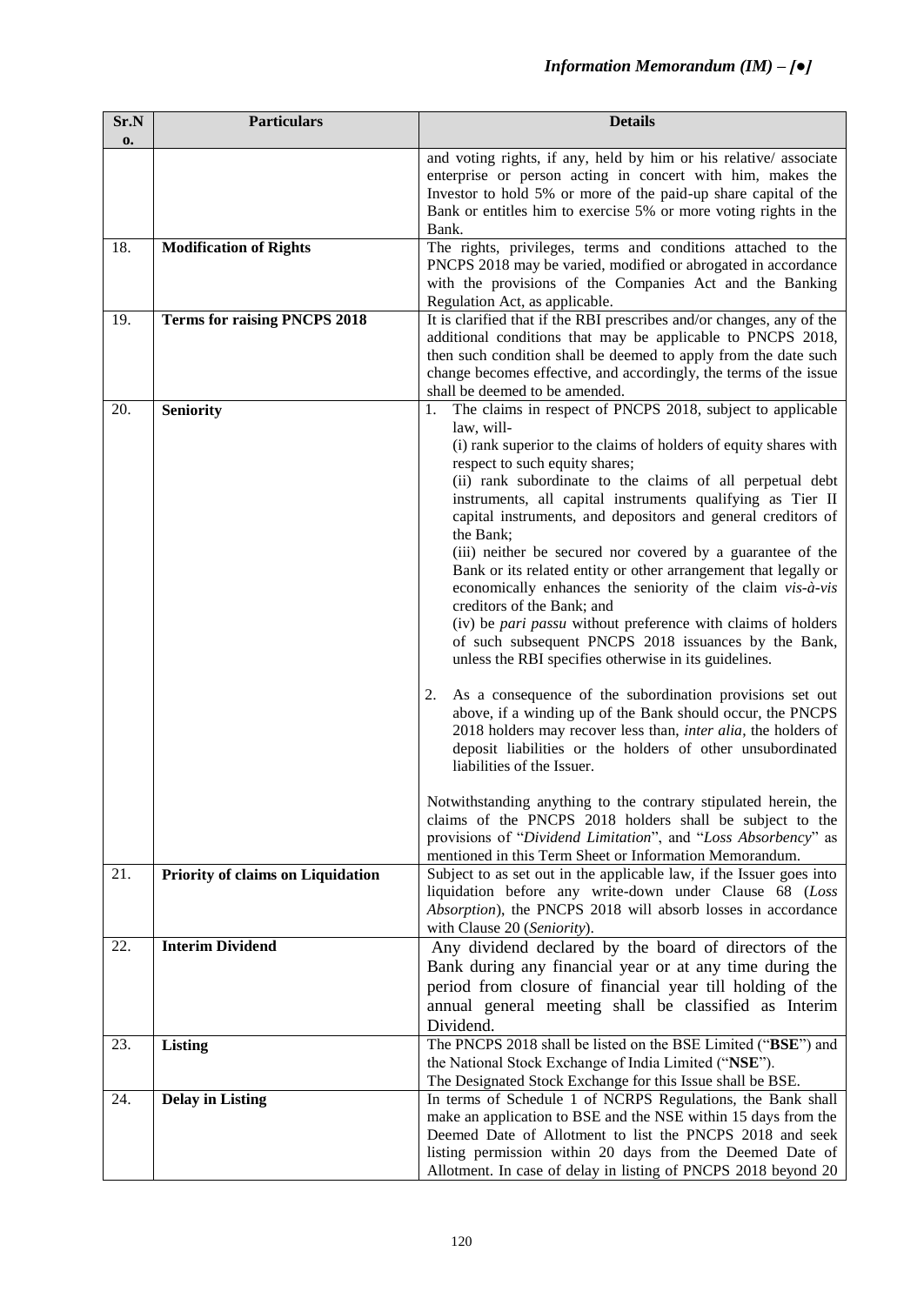| Sr.N<br>0. | <b>Particulars</b>                                 | <b>Details</b>                                                                                                                                                                                                                                                                                                                                                                                                                                                                                                                                                                                                                                                                                                                                                                                                                                                                                                                                                                                                                                                                                                                                                                                             |
|------------|----------------------------------------------------|------------------------------------------------------------------------------------------------------------------------------------------------------------------------------------------------------------------------------------------------------------------------------------------------------------------------------------------------------------------------------------------------------------------------------------------------------------------------------------------------------------------------------------------------------------------------------------------------------------------------------------------------------------------------------------------------------------------------------------------------------------------------------------------------------------------------------------------------------------------------------------------------------------------------------------------------------------------------------------------------------------------------------------------------------------------------------------------------------------------------------------------------------------------------------------------------------------|
|            |                                                    | days from the Deemed Date of Allotment, the Bank shall pay<br>penal interest at the rate of 1.00% p.a. over the Dividend Rate<br>from the expiry of 30 days from the Deemed Date of Allotment<br>till the listing of the PNCPS 2018 to the investors. Such penal<br>interest shall be paid by the Bank to the PNCPS 2018 holders<br>within 30 days from the date of listing of the PNCPS 2018.                                                                                                                                                                                                                                                                                                                                                                                                                                                                                                                                                                                                                                                                                                                                                                                                             |
| 25.        | <b>Tenor</b>                                       | The PNCPS 2018 will be perpetual i.e. there is no maturity date                                                                                                                                                                                                                                                                                                                                                                                                                                                                                                                                                                                                                                                                                                                                                                                                                                                                                                                                                                                                                                                                                                                                            |
| 26.        | <b>Mode of Issue</b>                               | Private Placement.                                                                                                                                                                                                                                                                                                                                                                                                                                                                                                                                                                                                                                                                                                                                                                                                                                                                                                                                                                                                                                                                                                                                                                                         |
| 27.        | <b>Dividend rate</b>                               | 8.10% per annum.                                                                                                                                                                                                                                                                                                                                                                                                                                                                                                                                                                                                                                                                                                                                                                                                                                                                                                                                                                                                                                                                                                                                                                                           |
| 28.<br>29. | <b>Dividend reset</b><br><b>Dividend Rate Type</b> | Not Applicable.<br>Fixed.                                                                                                                                                                                                                                                                                                                                                                                                                                                                                                                                                                                                                                                                                                                                                                                                                                                                                                                                                                                                                                                                                                                                                                                  |
|            |                                                    | Payment of dividend on the PNCPS 2018 will be made to those<br>of the PNCPS 2018 holders whose name(s) appear in the Register<br>of PNCPS 2018 holder(s) (or to the first holder in case of joint<br>holders) as on the Record Date as per the list provided by<br>NSDL/CDSL to the Bank of the beneficiaries who hold PNCPS<br>2018 in demat form on such Record Date, and are eligible to<br>receive dividend. Payment will be made by the Bank by way of<br>direct credit, RTGS or NEFT or other online payment mechanism<br>as are permitted by RBI to those PNCPS 2018 holders whose<br>names appear on the list of beneficiaries maintained by the<br>Registrar and Transfer Agent and where such facilities are not<br>available the Bank shall make payment of all such amounts by<br>way of cheque(s)/demand draft(s)/dividend warrant(s), which will<br>be dispatched to the PNCPS' 2018 holder(s) by registered post/<br>speed post/courier or hand delivery at the sole risk of the PNCPS<br>2018 holder. Payments will be made by the Bank to those bank<br>accounts, details of which are mentioned in the demat account of<br>the applicant or PNCPS 2018 holder in due course. The payment |
|            |                                                    | would be adjusted for any withholding tax requirement as may be<br>required by applicable tax laws.                                                                                                                                                                                                                                                                                                                                                                                                                                                                                                                                                                                                                                                                                                                                                                                                                                                                                                                                                                                                                                                                                                        |
| 30.        | <b>Computation of Dividend</b>                     | Dividend for each of the dividend periods, shall be computed on<br>the face value of the PNCPS 2018 at the rate specified in the<br>Information Memorandum.                                                                                                                                                                                                                                                                                                                                                                                                                                                                                                                                                                                                                                                                                                                                                                                                                                                                                                                                                                                                                                                |
| 31.        | <b>Dividend Payment Frequency</b>                  | Subject to applicable law and further subject to Clause 44<br>(Dividend Limitation) and Clause 68 (Loss Absorption), Dividend<br>Payment Due Date shall be as follows:<br>First Dividend Payment Due Date shall be March 31, 2019<br>1.<br>and shall cover the period starting from the Deeemed Date of<br>Allotment till March 31, 2019 ("Current Financial Year");<br>After the expiry of the Current Financial Year, the dividend<br>2.<br>(if applicable) shall be payable on an annual basis for the<br>period from April 1 of the respective year till March 31 of<br>the subsequent year. In such cases, Dividend Payment Due<br>Date shall be March 31 of the respective period; and<br>In case of exercise of Call Option, the dividend (if<br>3.<br>applicable) shall be payable for the period from the last<br>Dividend Payment Due Date till the date of making payment<br>on redemption of PNCPS 2018 pursuant to the Call Option.<br>In such case, Dividend Payment Due Date shall be the date<br>of redemption of PNCPS 2018 pursuant to the Call Option.<br>The dividend shall be payable on non-cumulative basis and<br>wherever applicable, on pro-rata basis.                          |
| 32.        | <b>Dividend Payment Dates</b>                      | Respective Dividend Payment Due Date. In the event the<br>respective Dividend Payment Due Date falls on a day which is<br>not a Business Day, the preceding Business Day will be                                                                                                                                                                                                                                                                                                                                                                                                                                                                                                                                                                                                                                                                                                                                                                                                                                                                                                                                                                                                                           |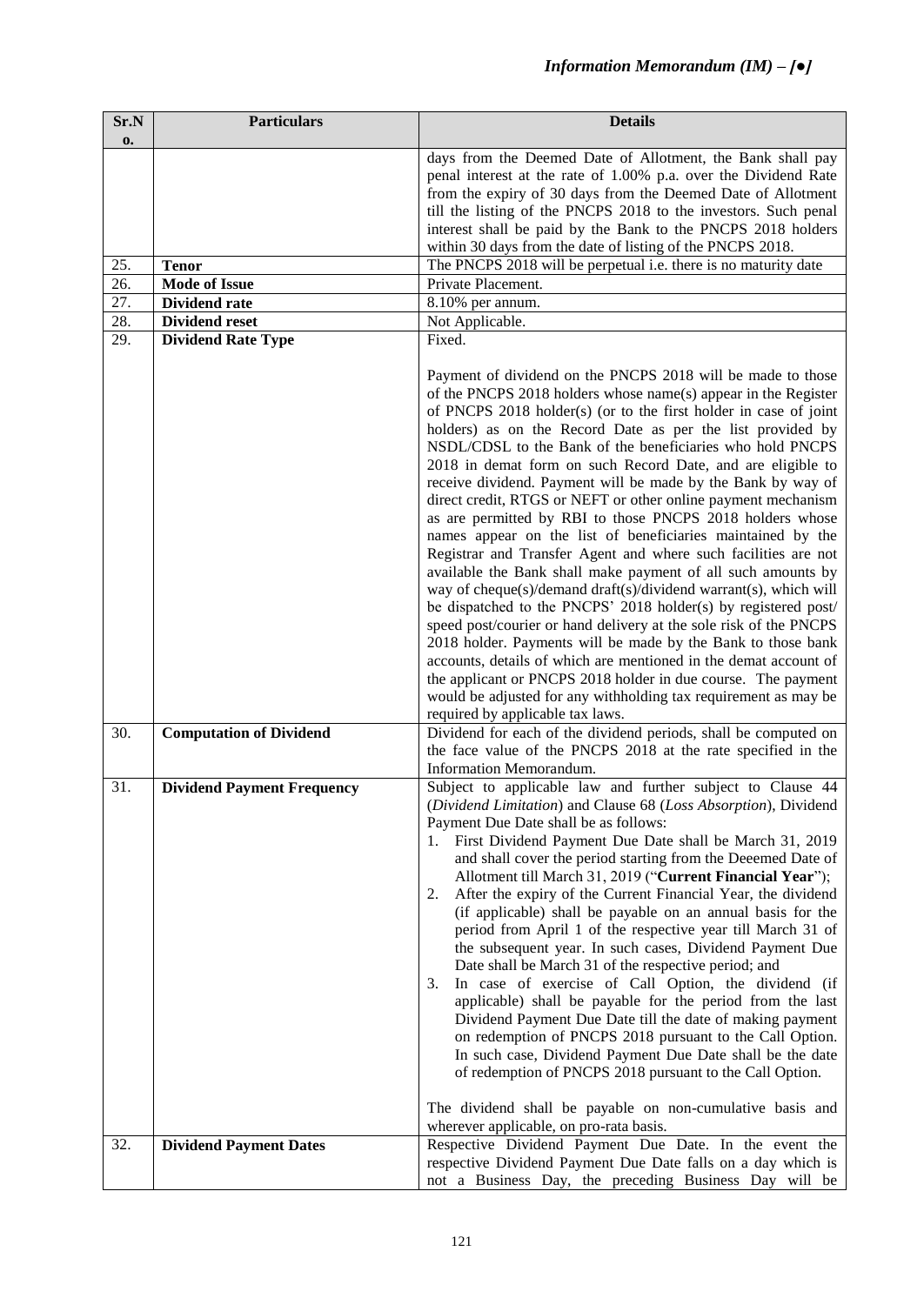| Sr.N              | <b>Particulars</b>                       | <b>Details</b>                                                                                                                        |
|-------------------|------------------------------------------|---------------------------------------------------------------------------------------------------------------------------------------|
| 0.                |                                          | considered as Dividend Payment Due Date.                                                                                              |
| 33.               | <b>Redemption Date</b>                   | Not applicable. The PNCPS 2018 shall be perpetual i.e. there is                                                                       |
|                   |                                          | no maturity date and there are no step-ups or other incentives to                                                                     |
|                   |                                          | redeem.                                                                                                                               |
| 34.               | <b>Redemption Amount</b>                 | Not Applicable.                                                                                                                       |
|                   |                                          | However in case of redemption due to exercise of call option in                                                                       |
|                   |                                          | accordance with Clause 49 (Call Option), the PNCPS 2018 shall                                                                         |
|                   |                                          | be redeemed at par, subject to terms specified therein.                                                                               |
| 35.               | <b>Redemption Premium/Discount</b>       | Not Applicable, issued at par.                                                                                                        |
| $\overline{36}$ . | Mode of redemption                       | Out of profit or out of fresh issue of capital or both                                                                                |
| 37.               | <b>Mode of Transfer and Transmission</b> | The Bank proposes to list PNCPS 2018 on BSE and NSE.                                                                                  |
|                   | of PNCPS 2018                            | Investors may transfer PNCPS 2018 using trading platforms                                                                             |
|                   |                                          | offered by the Stock Exchanges as per applicable law.                                                                                 |
|                   |                                          |                                                                                                                                       |
|                   |                                          | The PNCPS 2018 issued under the Information Memorandum                                                                                |
|                   |                                          | shall be transferable freely to all classes of Investors. The PNCPS                                                                   |
|                   |                                          | 2018 shall be transferred and/or transmitted in accordance with                                                                       |
|                   |                                          | the applicable provisions of the Companies Act. The provisions<br>relating to transfer and transmission and other related matters in  |
|                   |                                          | respect of shares of the Bank contained in the Articles of the                                                                        |
|                   |                                          | Bank and the Companies Act shall apply, mutatis mutandis (to                                                                          |
|                   |                                          | the extent applicable to PNCPS 2018) to the PNCPS 2018 as                                                                             |
|                   |                                          | well.                                                                                                                                 |
|                   |                                          |                                                                                                                                       |
|                   |                                          | The PNCPS 2018 held in dematerialised form shall be transferred                                                                       |
|                   |                                          | subject to and in accordance with the rules/procedures as                                                                             |
|                   |                                          | prescribed by NSDL/CDSL/DP of the transferor/transferee and                                                                           |
|                   |                                          | any other applicable laws and rules notified in respect thereof.                                                                      |
|                   |                                          | The transferee(s) should ensure that the transfer formalities are                                                                     |
|                   |                                          | completed prior to the record date. In the absence of the same,                                                                       |
|                   |                                          | dividend will be paid/redemption will be made to the person,<br>whose name appears in the Register of PNCPS 2018                      |
|                   |                                          | holders/records of the Depository as on the record date. In such                                                                      |
|                   |                                          | cases, claims, if any, by the transferee(s) would need to be settled                                                                  |
|                   |                                          | with the transferor(s) and not with the Bank.                                                                                         |
| 38.               | <b>Succession</b>                        | Where PNCPS 2018 are held in joint names and one of the joint                                                                         |
|                   |                                          | holders dies, the survivor(s) will be recognized as the holder(s) of                                                                  |
|                   |                                          | the said PNCPS 2018. It would be sufficient for the Bank to                                                                           |
|                   |                                          | delete the name of the deceased PNCPS 2018 holder after                                                                               |
|                   |                                          | obtaining satisfactory evidence of his death.                                                                                         |
|                   |                                          | Demise of sole/first holder of PNCPS 2018                                                                                             |
|                   |                                          |                                                                                                                                       |
|                   |                                          | In the event of demise of the sole/first holder of the PNCPS 2018,                                                                    |
|                   |                                          | the Bank will recognize the Executors or Administrator of the                                                                         |
|                   |                                          | deceased PNCPS 2018 holder, or the holder of the succession                                                                           |
|                   |                                          | certificate or other legal representative as having title to the                                                                      |
|                   |                                          | PNCPS 2018 only if such executor or administrator obtains and                                                                         |
|                   |                                          | produces probate or letter of administration or is the holder of the                                                                  |
|                   |                                          | succession certificate or other legal representation, as the case                                                                     |
|                   |                                          | may be, from an appropriate Court in India. The Directors of the<br>Bank in their absolute discretion may, in any case, dispense with |
|                   |                                          | production of probate or letter of administration or succession                                                                       |
|                   |                                          | certificate or other legal representation.                                                                                            |
|                   |                                          |                                                                                                                                       |
|                   |                                          | <b>Winding-up of the holder of PNCPS 2018</b>                                                                                         |
|                   |                                          | In the event of winding-up of the PNCPS 2018 holder, the Bank                                                                         |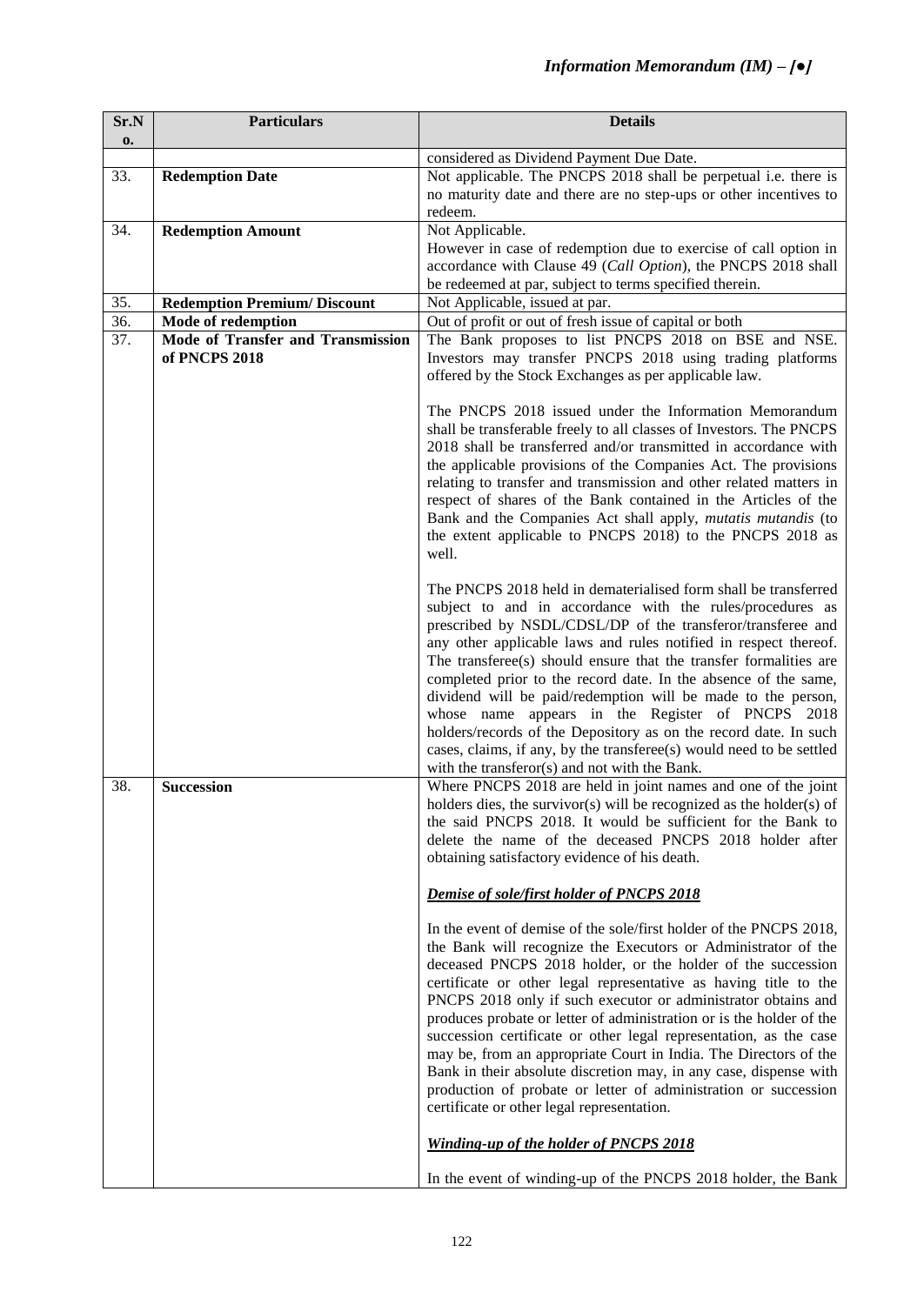| Sr.N | <b>Particulars</b>                      | <b>Details</b>                                                                                                                         |
|------|-----------------------------------------|----------------------------------------------------------------------------------------------------------------------------------------|
| 0.   |                                         |                                                                                                                                        |
|      |                                         | will recognize the executor or administrator of the concerned                                                                          |
|      |                                         | PNCPS 2018 holder(s), or the other legal representative as having                                                                      |
|      |                                         | title to the PNCPS 2018. The Bank shall not be bound to                                                                                |
|      |                                         | recognize such executor or administrator or other legal                                                                                |
|      |                                         | representative as having title to the PNCPS 2018, unless such                                                                          |
|      |                                         | executor or administrator obtains probate or letter of                                                                                 |
|      |                                         | administration or other legal representation, as the case may be,                                                                      |
|      |                                         | from a court in India having jurisdiction over the matter. The                                                                         |
|      |                                         | Bank may, in its absolute discretion, where it thinks fit, dispense<br>with production of probate or letter of administration or other |
|      |                                         | legal representation, in order to recognize such holder as being                                                                       |
|      |                                         | entitled to the PNCPS 2018 standing in the name of the                                                                                 |
|      |                                         | concerned holder of PNCPS 2018 on production of sufficient                                                                             |
|      |                                         | documentary proof and/or an indemnity.                                                                                                 |
| 39.  | Discount at which security is issued    | Not Applicable.                                                                                                                        |
|      | and effective yield as a result of such |                                                                                                                                        |
|      | discount                                |                                                                                                                                        |
| 40.  | Day Count                               | All dividend, penal interest, delay/ default interest shall be                                                                         |
|      |                                         | computed on an "actual/actual basis". It is clarified that when                                                                        |
|      |                                         | such payment date of PNCPS 2018 falls on a Sunday or a                                                                                 |
|      |                                         | holiday, then the payment shall be made on the preceding                                                                               |
|      |                                         | working day.                                                                                                                           |
| 41.  | <b>Incorporation of Terms</b>           | Annex 3 and Annex 16 of the Basel III Guidelines shall be                                                                              |
|      |                                         | deemed to be incorporated herein by reference.                                                                                         |
| 42.  | <b>Record Date</b>                      | To be decided by the Board of the Issuer and in any case, shall be                                                                     |
|      |                                         | atleast 7 (seven) calendar days prior to each Dividend Payment<br>Due Date/ date of the payment to be made pursuant to the Call        |
|      |                                         | Option (as the case may be).                                                                                                           |
| 43.  | <b>Business Days/ Working Days</b>      | Business Days/ Working Days shall be all days on which                                                                                 |
|      |                                         | commercial banks are open for business in the city of Mumbai.                                                                          |
| 44.  | <b>Dividend Limitation</b>              | The Issuer may elect at its full discretion to cancel (in whole<br>1.                                                                  |
|      |                                         | or in part) dividend scheduled to be paid on Dividend                                                                                  |
|      |                                         | Payment Date.                                                                                                                          |
|      |                                         | Further, the dividend will be paid out of distributable items.<br>2.                                                                   |
|      |                                         | In this context, dividend will be paid out of respective current                                                                       |
|      |                                         | year's profits.                                                                                                                        |
|      |                                         | 3.<br>Cancellation of any discretionary payments shall not be an                                                                       |
|      |                                         | event of default.                                                                                                                      |
|      |                                         | The Issuer shall have full access to any cancelled payments to<br>4.<br>meet obligations as they fall due.                             |
|      |                                         | 5.<br>The dividend shall be non-cumulative. If dividend is not paid                                                                    |
|      |                                         | or paid at a rate lesser than the Dividend Rate, the unpaid                                                                            |
|      |                                         | dividend will not be paid in future years, and shall be subject                                                                        |
|      |                                         | to any other conditions that may be prescribed by the                                                                                  |
|      |                                         | applicable law.                                                                                                                        |
| 45.  | <b>Dividend Stopper</b>                 | In the event that the shareholders are not paid dividend at the                                                                        |
|      |                                         | Dividend Rate, there shall be no payment of discretionary                                                                              |
|      |                                         | dividend on equity shares until the dividend payments to the                                                                           |
|      |                                         | PNCPS 2018 shareholders are made in accordance with terms                                                                              |
|      |                                         | hereof. Provided that the terms shall in no manner operate to:                                                                         |
|      |                                         | (i) restrict the ability of the Issuer to make payments on other                                                                       |
|      |                                         | instruments that are non-discretionary in nature;                                                                                      |
|      |                                         | (ii) restrict the payment of discretionary dividend to shareholders                                                                    |
|      |                                         | for a period that extends beyond the date when the payment<br>of the requisite dividend on Additional Tier 1 instrument is             |
|      |                                         | resumed;                                                                                                                               |
|      |                                         | (iii) impede the normal operation of the Issuer including actions                                                                      |
|      |                                         | in connection with employee stock option plans, or any                                                                                 |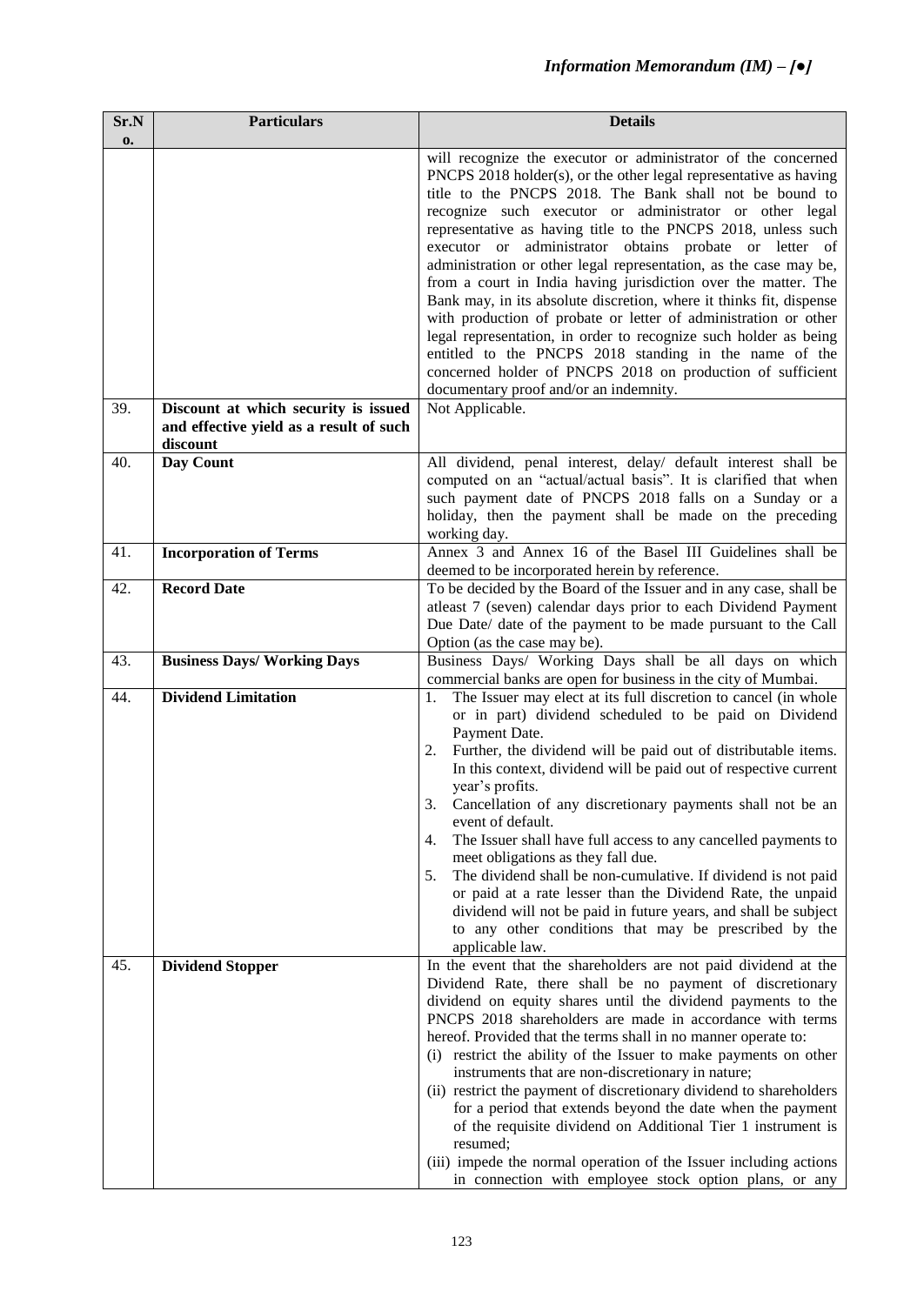| Sr.N<br>0. | <b>Particulars</b>                  | <b>Details</b>                                                                                                                                                                                                                                                                                                                                                                                                                                                                                                                                                                                                                                                                                                                                                                                                                                                                                                                                                                                       |
|------------|-------------------------------------|------------------------------------------------------------------------------------------------------------------------------------------------------------------------------------------------------------------------------------------------------------------------------------------------------------------------------------------------------------------------------------------------------------------------------------------------------------------------------------------------------------------------------------------------------------------------------------------------------------------------------------------------------------------------------------------------------------------------------------------------------------------------------------------------------------------------------------------------------------------------------------------------------------------------------------------------------------------------------------------------------|
|            |                                     | restructuring activity (including acquisitions/ disposal).                                                                                                                                                                                                                                                                                                                                                                                                                                                                                                                                                                                                                                                                                                                                                                                                                                                                                                                                           |
|            |                                     | Provided further that such restriction shall in no way restrict the<br>Issuer's right to cancel distributions/ payments on the PNCPS<br>2018 or hinder in any manner whatsoever the re-capitalization of<br>the Bank.                                                                                                                                                                                                                                                                                                                                                                                                                                                                                                                                                                                                                                                                                                                                                                                |
| 46.        | <b>Put Option Date</b>              | Not Applicable.                                                                                                                                                                                                                                                                                                                                                                                                                                                                                                                                                                                                                                                                                                                                                                                                                                                                                                                                                                                      |
| 47.        | <b>Put Option Price</b>             | Not Applicable.                                                                                                                                                                                                                                                                                                                                                                                                                                                                                                                                                                                                                                                                                                                                                                                                                                                                                                                                                                                      |
| 48.        | <b>Put Notification Time</b>        | Not Applicable.                                                                                                                                                                                                                                                                                                                                                                                                                                                                                                                                                                                                                                                                                                                                                                                                                                                                                                                                                                                      |
| 49.        | <b>Call Option</b>                  |                                                                                                                                                                                                                                                                                                                                                                                                                                                                                                                                                                                                                                                                                                                                                                                                                                                                                                                                                                                                      |
| (i)        | <b>Issuer Call</b>                  | The Issuer may at its sole discretion, subject to the prior written<br>approval of the RBI and Clause 51 (Conditions for Call and<br>Repurchase) for exercise of such call option (with a notification<br>to the holders of the PNCPS 2018 which shall specify the date<br>fixed for exercise of call option), exercise a call option on the<br>PNCPS 2018 ("Issuer Call").                                                                                                                                                                                                                                                                                                                                                                                                                                                                                                                                                                                                                          |
|            |                                     | The Issuer Call may be exercised at the option of the Issuer no<br>earlier than on the fifth anniversary of the Deemed Date of<br>Allotment.                                                                                                                                                                                                                                                                                                                                                                                                                                                                                                                                                                                                                                                                                                                                                                                                                                                         |
| (ii)       | <b>Tax Call</b>                     | Not Applicable                                                                                                                                                                                                                                                                                                                                                                                                                                                                                                                                                                                                                                                                                                                                                                                                                                                                                                                                                                                       |
| (iii)      | <b>Regulatory Call or Variation</b> | If a Regulatory Event (as described below) has occurred and is<br>continuing, the Issuer may at its sole discretion, subject to Clause<br>51 (Conditions for Call and Repurchase) for exercise of such call<br>option (with a notification to the holders of the PNCPS which<br>shall specify the date fixed for exercise of call option), exercise a<br>call option on the outstanding PNCPS ("Regulatory Call").<br>The exercise of the Regulatory Call can be made at anytime by<br>the Issuer, subject to requirements set out in the Basel III<br>Guidelines. RBI may permit the Issuer to exercise the Regulatory<br>Call only if the RBI is convinced that the Issuer was not in a<br>position to anticipate the Regulatory Event at the time of issuance<br>of the PNCPS.<br>A Regulatory Event is deemed to have occurred if there is a<br>downgrade of the PNCPS in regulatory classification i.e. the<br>PNCPS are excluded from the consolidated Tier I Capital of the<br>Issuer.        |
| (iv)       | <b>Call Notification Time</b>       | Any redemption of PNCPS on account of exercise of Call Option<br>shall be subject to the Issuer giving not less than 10 calendar days<br>prior notice to the PNCPS holders.                                                                                                                                                                                                                                                                                                                                                                                                                                                                                                                                                                                                                                                                                                                                                                                                                          |
| (v)        | <b>Call Option Price</b>            | At Face Value i.e. ₹ 5 per PNCPS.<br>Payment of Call Option Price (in case of exercise of Call Option)<br>on the PNCPS(s) will be made to those of the PNCPS holders<br>whose name(s) appear in the Register of PNCPS holder(s) (or to<br>the first holder in case of joint holders) as per the list provided by<br>NSDL/CDSL to the Bank of the beneficiaries who hold PNCPS<br>in demat form on the Record Date, and are eligible to receive Call<br>Option Price.<br>The payment would be adjusted for any<br>withholding tax requirement as may be required by applicable tax<br>laws. The Bank's liability to the holder of PNCPS towards all<br>their rights including for payment or otherwise shall cease and<br>stand extinguished from the date of exercise of Call Option in all<br>events. Further the Bank will not be liable to pay any interest or<br>compensation from the date of exercise of Call Option. On the<br>Bank crediting the beneficiary's account by relevant amount as |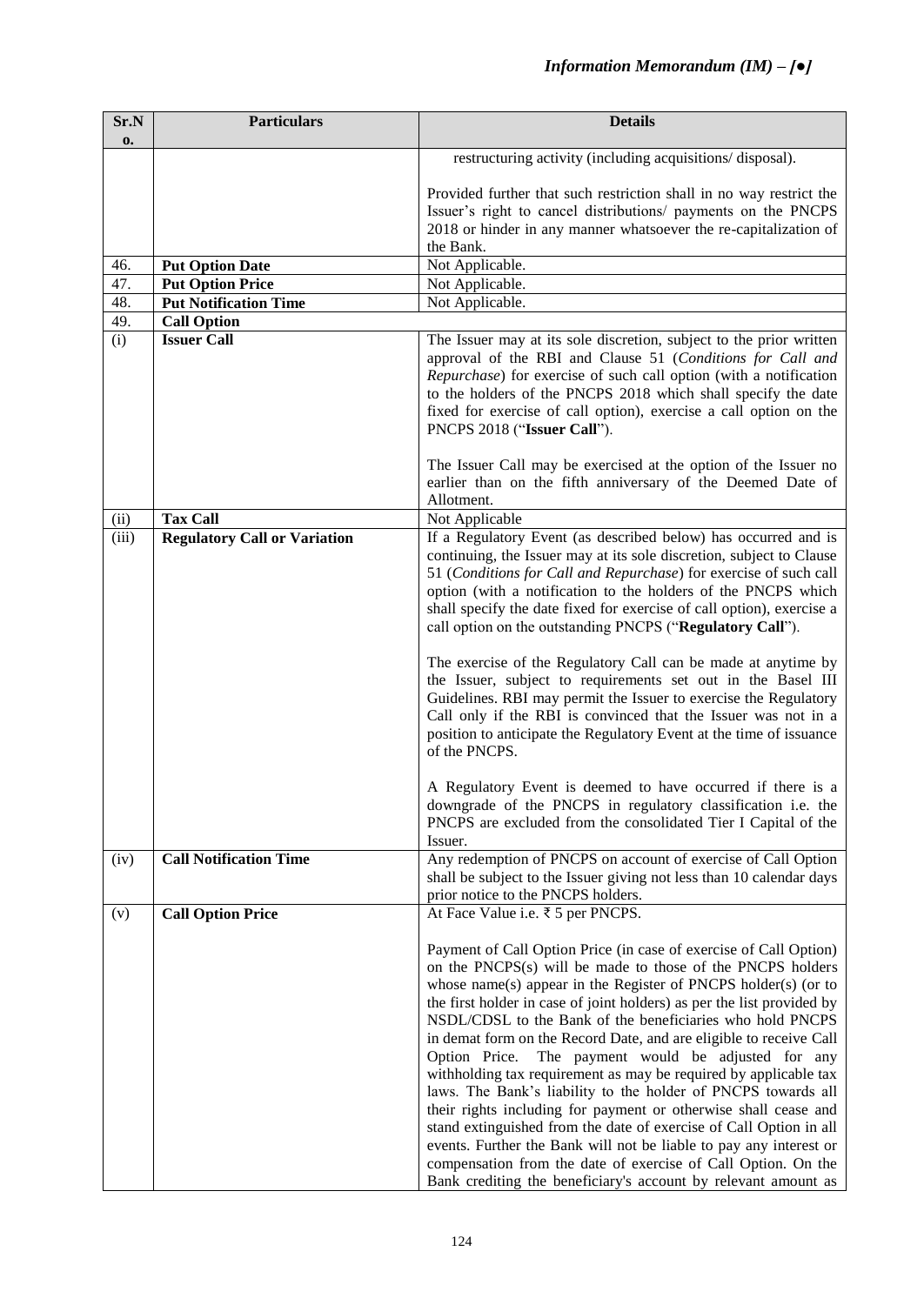| Sr.N | <b>Particulars</b>                                        | <b>Details</b>                                                                                                                                                                                                                                                                                                                                                                                                                                                                                                                                                                                                                                                                                                                                                                                                                                                                                                                                                                                                                                                                                     |  |
|------|-----------------------------------------------------------|----------------------------------------------------------------------------------------------------------------------------------------------------------------------------------------------------------------------------------------------------------------------------------------------------------------------------------------------------------------------------------------------------------------------------------------------------------------------------------------------------------------------------------------------------------------------------------------------------------------------------------------------------------------------------------------------------------------------------------------------------------------------------------------------------------------------------------------------------------------------------------------------------------------------------------------------------------------------------------------------------------------------------------------------------------------------------------------------------|--|
| 0.   |                                                           |                                                                                                                                                                                                                                                                                                                                                                                                                                                                                                                                                                                                                                                                                                                                                                                                                                                                                                                                                                                                                                                                                                    |  |
|      |                                                           | specified above in respect of the PNCPS, the liability of the Bank<br>shall stand extinguished.                                                                                                                                                                                                                                                                                                                                                                                                                                                                                                                                                                                                                                                                                                                                                                                                                                                                                                                                                                                                    |  |
| (vi) | <b>Call Option Date</b>                                   | Date of exercise of Call Option                                                                                                                                                                                                                                                                                                                                                                                                                                                                                                                                                                                                                                                                                                                                                                                                                                                                                                                                                                                                                                                                    |  |
| 50.  | <b>Repurchase/ Redemption/ Buy-back</b>                   | The outstanding Principal of the PNCPS (e.g. through repurchase,<br>redemption or buyback) can be repaid subject to the prior<br>approval of RBI. The Bank shall repurchase/ Buy-Back / Redeem<br>these PNCPS only if:                                                                                                                                                                                                                                                                                                                                                                                                                                                                                                                                                                                                                                                                                                                                                                                                                                                                             |  |
|      |                                                           | (i) The PNCPS are replaced with capital of the same or better<br>quality and the replacement of this capital is done at<br>conditions which are sustainable for the income capacity of<br>the Bank; or<br>(ii) The Bank demonstrates that its capital position is well above<br>the minimum capital requirements after the repurchase/buy-<br>back/redemption.                                                                                                                                                                                                                                                                                                                                                                                                                                                                                                                                                                                                                                                                                                                                     |  |
|      |                                                           | Such PNCPS may be held, reissued, resold, extinguished or<br>surrendered, at the option of the issuer.                                                                                                                                                                                                                                                                                                                                                                                                                                                                                                                                                                                                                                                                                                                                                                                                                                                                                                                                                                                             |  |
|      |                                                           | (These repurchases / buy-back /redemption of the principal are in<br>a situation other than in the event of exercise of call option by the<br>bank. One of the major differences is that in the case of the<br>former, the option to offer the instrument for repayment on<br>announcement of the decision to repurchase / buy-back /redeem<br>the instrument, would lie with the investors whereas, in case of<br>the latter, it lies with the Bank).                                                                                                                                                                                                                                                                                                                                                                                                                                                                                                                                                                                                                                             |  |
| 51.  | <b>Conditions for Call and Repurchase</b>                 | The Issuer shall not exercise a call option or redeem, buy-back,<br>repurchase, substitute or vary any of the PNCPS unless:<br>(i) in the case of exercise of call option or repurchase, buy-back<br>or redemption, either (A) The PNCPS are replaced with the<br>same or better quality capital (in the opinion of the RBI), at<br>conditions sustainable for the income capacity of the Issuer,<br>(B) the Issuer has demonstrated to the satisfaction of the RBI<br>that its capital position is well above (in the opinion of RBI)<br>the minimum capital requirements (after such call option is<br>exercised or after redemption repurchase or buy-back, as the<br>case may be); and<br>(ii) the prior written approval of RBI has been obtained.<br>Potential Investors may note that approvals to be obtained from<br>RBI to exercise Call Options are not routine and are subject to the<br>discretion of RBI. Further, RBI shall, before providing such<br>approvals, thoroughly consider the financial and capital position<br>of the Bank or any other criteria or basis it deems fit. |  |
| 52.  | <b>Depository</b>                                         | Central Depository Services Limited and National Securities<br>Depository Limited.                                                                                                                                                                                                                                                                                                                                                                                                                                                                                                                                                                                                                                                                                                                                                                                                                                                                                                                                                                                                                 |  |
| 53.  | <b>Issuance</b>                                           | In dematerialized form only.                                                                                                                                                                                                                                                                                                                                                                                                                                                                                                                                                                                                                                                                                                                                                                                                                                                                                                                                                                                                                                                                       |  |
| 54.  | <b>Transfer/Trading</b>                                   | In dematerialized form only.                                                                                                                                                                                                                                                                                                                                                                                                                                                                                                                                                                                                                                                                                                                                                                                                                                                                                                                                                                                                                                                                       |  |
| 55.  | Prohibition on Purchase/ Funding of<br><b>Instruments</b> | Neither the Issuer nor any related party over which the Issuer<br>exercises control or significant influence (as defined under<br>relevant Accounting Standards) may purchase the PCNPS, nor<br>shall the Issuer directly or indirectly fund the purchase of the<br>instrument.<br>Further, the Issuer shall not grant advances against the security of                                                                                                                                                                                                                                                                                                                                                                                                                                                                                                                                                                                                                                                                                                                                            |  |
|      |                                                           | PNCPS issued by them.                                                                                                                                                                                                                                                                                                                                                                                                                                                                                                                                                                                                                                                                                                                                                                                                                                                                                                                                                                                                                                                                              |  |
| 56.  | <b>Issue Schedule</b>                                     |                                                                                                                                                                                                                                                                                                                                                                                                                                                                                                                                                                                                                                                                                                                                                                                                                                                                                                                                                                                                                                                                                                    |  |
|      | 1. Issue Opening Date                                     | August 1, 2018                                                                                                                                                                                                                                                                                                                                                                                                                                                                                                                                                                                                                                                                                                                                                                                                                                                                                                                                                                                                                                                                                     |  |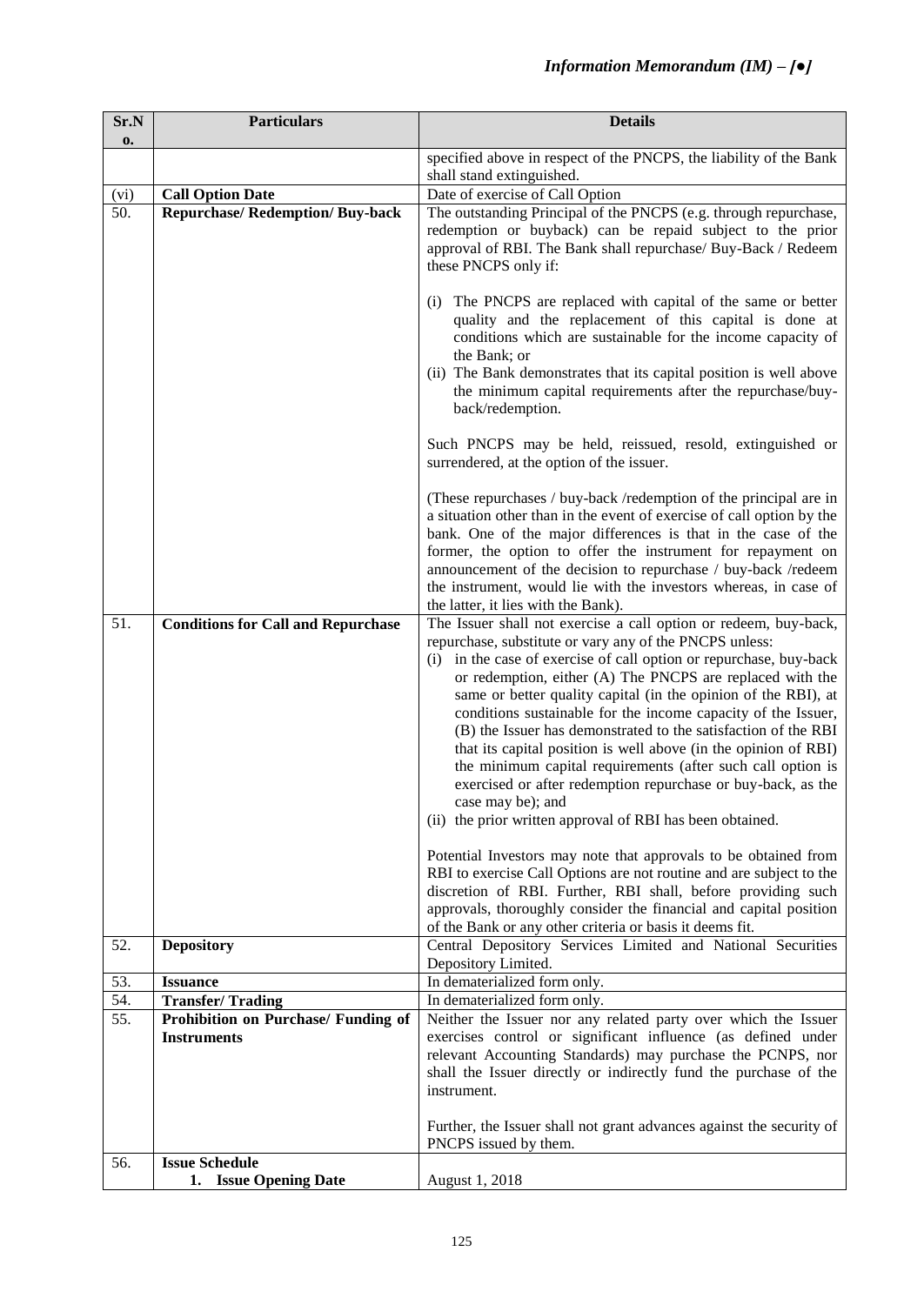| Sr.N | <b>Particulars</b>                          | <b>Details</b>                                                                                       |
|------|---------------------------------------------|------------------------------------------------------------------------------------------------------|
| 0.   |                                             |                                                                                                      |
|      | 2. Issue Closing Date                       | August 3, 2018*                                                                                      |
|      |                                             | *The Bank retains the option of closing the Issue prior to August                                    |
|      |                                             | 3, 2018, based on the subscription levels, as may be decided by                                      |
|      |                                             | the Board or committee of directors of the Bank.                                                     |
| 57.  | Pay-In-Date                                 | Any date between the Issue Opening Date and Issue Closing Date                                       |
| 58.  | <b>Deemed date of Allotment</b>             | August 3, 2018*                                                                                      |
|      |                                             | *The Bank retains the option of closing the Issue prior to August                                    |
|      |                                             | 3, 2018, based on the subscription levels, as may be decided by                                      |
|      |                                             | the Board or committee of directors of the Bank. In case of early                                    |
|      |                                             | closure of the Issue, the above expected Deemed Date of                                              |
|      |                                             | Allotment shall stand changed to revised Issue Closing Date                                          |
| 59.  | <b>Minimum Application</b>                  | 2,00,00,000 (Two Crores) PNCPS of $\bar{\tau}$ 5 each and in multiples of                            |
|      |                                             | 20,00,000 (Twenty lakhs) thereafter.                                                                 |
| 60.  | <b>Maximum Application</b>                  | 10,00,00,000 (Ten Crores) PNCPS of ₹ 5 each cumulatively for                                         |
|      |                                             | each set of Group Applicants                                                                         |
| 61.  | <b>Group Applicants</b>                     | Group Applicants shall include the applicant, who is making the                                      |
|      |                                             | application to subscribe to these PNCPS, and his relative or                                         |
|      |                                             | associated enterprise or person acting in concert with him.                                          |
|      |                                             | For this purpose,                                                                                    |
|      |                                             |                                                                                                      |
|      |                                             | (i)<br>relative shall have the meaning assigned to it in the                                         |
|      |                                             | Companies Act, 2013.                                                                                 |
|      |                                             | "associate enterprise"<br>(ii)<br>means<br>whether<br>company,<br>a<br>incorporated or not, which,-- |
|      |                                             | a. is a holding company or a subsidiary company of the                                               |
|      |                                             | applicant; or                                                                                        |
|      |                                             | b. is a joint venture of the applicant; or                                                           |
|      |                                             | c. controls the composition of the Board of Directors or                                             |
|      |                                             | other body governing the applicant; or                                                               |
|      |                                             | d. exercises, in the opinion of the Reserve Bank, significant                                        |
|      |                                             | influence on the applicant in taking financial or policy                                             |
|      |                                             | decisions; or                                                                                        |
|      |                                             | e. is able to obtain economic benefits from the activities of                                        |
|      |                                             | the applicant.                                                                                       |
|      |                                             |                                                                                                      |
|      |                                             | persons shall be deemed to be "acting in concert" who, for a                                         |
|      |                                             | common objective or purpose of acquisition of shares or voting                                       |
|      |                                             | rights, pursuant to an agreement or understanding (formal or                                         |
|      |                                             | informal), directly or indirectly cooperate by acquiring or                                          |
|      |                                             | agreeing to acquire shares or voting rights.                                                         |
| 62.  | <b>Settlement</b>                           | Payment of dividend and Call Option Price (in case of exercise of                                    |
|      |                                             | Call Option) shall be made by way of credit through direct credit/                                   |
|      |                                             | NECS/RTGS/NEFT mechanism, in the name of the sole/ first                                             |
|      |                                             | beneficial owner of the PNCPS as given by the Depository to the                                      |
|      |                                             | Bank as on the Record Date.                                                                          |
| 63.  | <b>Transaction Documents</b>                | The Issuer has executed/ shall execute the documents, including                                      |
|      |                                             | but not limited to the following in connection, with the Issue:                                      |
|      |                                             | Rating letter from credit rating agency;<br>(i)                                                      |
|      |                                             | In-principle approval from BSE and NSE, dated July 31,<br>(ii)                                       |
|      |                                             | 2018 and July 30, 2018, respectively, for listing of PNCPS;                                          |
|      |                                             | (iii) Listing Agreement with NSE and BSE; and                                                        |
|      |                                             | This Information Memorandum and the Application Form.<br>(iv)                                        |
| 64.  | <b>Conditions</b><br>Precedent<br>to        | <b>Nil</b>                                                                                           |
|      | <b>Disbursement</b>                         |                                                                                                      |
| 65.  | <b>Condition</b><br><b>Subsequent</b><br>to | The Bank shall ensure that the following documents are executed/                                     |
|      | <b>Disbursement</b>                         | activities are completed as per terms of this Information                                            |
|      |                                             | Memorandum:                                                                                          |
|      |                                             | Credit of Demat Account(s) of the Allottee(s) by number of<br>(i)                                    |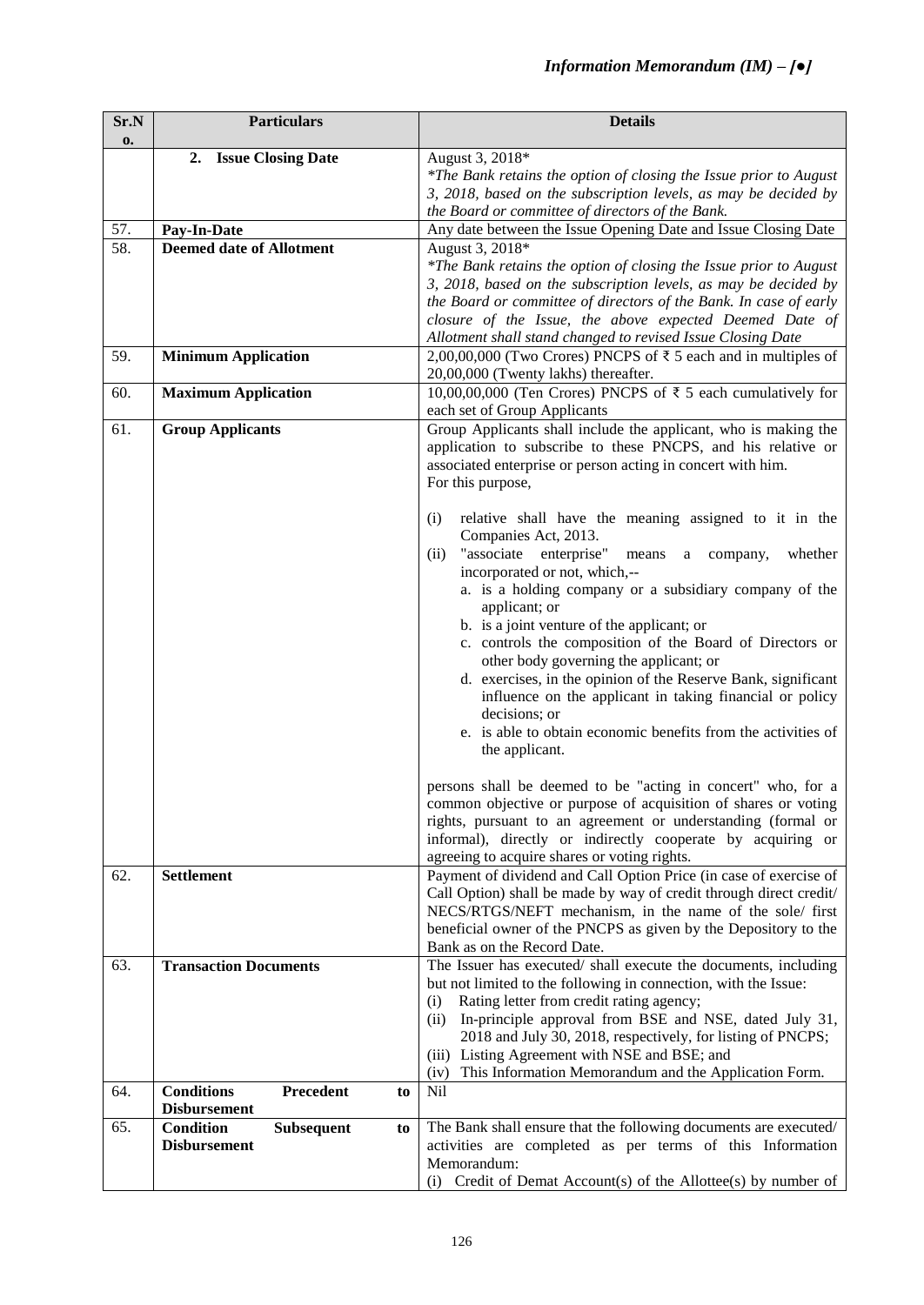| Sr.N | <b>Particulars</b>                   | <b>Details</b>                                                                                                                      |  |  |
|------|--------------------------------------|-------------------------------------------------------------------------------------------------------------------------------------|--|--|
| 0.   |                                      |                                                                                                                                     |  |  |
|      |                                      | PNCPS allotted within 5 (five) Business Days from the<br>Deemed Date of Allotment;                                                  |  |  |
|      |                                      | (ii) Making application to BSE and NSE within 15 (Fifteen) days                                                                     |  |  |
|      |                                      | from the Deemed Date of Allotment to list the PNCPS and                                                                             |  |  |
|      |                                      | seek listing permission within 20 (Twenty) days from the                                                                            |  |  |
|      |                                      | Deemed Date of Allotment.                                                                                                           |  |  |
| 66.  | <b>Events of Default</b>             | Not Applicable.                                                                                                                     |  |  |
|      |                                      | It is further clarified that cancellation of discretionary                                                                          |  |  |
|      |                                      | payments/dividends shall not be deemed to be an event of default.<br>The PNCPS holders shall have no rights to accelerate the       |  |  |
|      |                                      | repayment of future scheduled payments (dividend) except in                                                                         |  |  |
|      |                                      | bankruptcy and liquidation.                                                                                                         |  |  |
| 67.  | <b>Cross Default</b>                 | Not Applicable.                                                                                                                     |  |  |
| 68.  | <b>Loss Absorption</b>               |                                                                                                                                     |  |  |
|      |                                      | PNCPS are subject to principal loss absorption through a write-<br>down mechanism which allocates losses to the instrument at a     |  |  |
|      |                                      | pre-specified trigger point.                                                                                                        |  |  |
|      |                                      |                                                                                                                                     |  |  |
|      |                                      | The write-down will have the following effects-                                                                                     |  |  |
|      |                                      | (i) Reduce the claim of the PNCPS in case of a liquidation;                                                                         |  |  |
|      |                                      | (ii) Reduce the redemption amount when a call over the PNCPS<br>is exercised by the Issuer; and                                     |  |  |
|      |                                      | (iii) Partially or fully reduce the dividend payments on the                                                                        |  |  |
|      |                                      | PNCPS.                                                                                                                              |  |  |
|      |                                      |                                                                                                                                     |  |  |
|      |                                      | Accordingly, PNCPS shall have features of temporary or                                                                              |  |  |
|      |                                      | permanent write-down mechanism. When a paid-up instrument is<br>fully and permanently written-down, it ceases to exist resulting in |  |  |
|      |                                      | extinguishment of a liability of a bank (a non-common equity                                                                        |  |  |
|      |                                      | instrument) and created CET1. A temporary written-down is                                                                           |  |  |
|      |                                      | different from a permanent write-down i.e. the original                                                                             |  |  |
|      |                                      | instrument may not be fully extinguished. Generally, the par                                                                        |  |  |
|      |                                      | value of the instrument is written-down (decrease) on the<br>occurrence of the trigger event and which may be written-up            |  |  |
|      |                                      | (increase) back to its original value in future depending upon the                                                                  |  |  |
|      |                                      | conditions prescribed in the terms and conditions of the                                                                            |  |  |
|      |                                      | instrument. The amount shown on the balance sheet subsequent                                                                        |  |  |
|      |                                      | to temporary write-down may depend on the precise features of                                                                       |  |  |
| 69.  | Loss Absorption at the Point of Non- | the instrument and the prevailing accounting standards.<br>PNCPS, at the option of the RBI, can be permanently written<br>1.        |  |  |
|      | <b>Viability</b>                     | off upon occurrence of the trigger event, called the Point of                                                                       |  |  |
|      |                                      | Non-Viability Trigger ("PONV Trigger"). If a PONV                                                                                   |  |  |
|      |                                      | Trigger (as described below) occurs, the Issuer shall:                                                                              |  |  |
|      |                                      | (i) notify the holders of the PNCPS;                                                                                                |  |  |
|      |                                      | (ii) cancel any dividend which is accrued and unpaid on the                                                                         |  |  |
|      |                                      | PNCPS as on the write-down date; and<br>(iii) without the need for the consent of holders, write down                               |  |  |
|      |                                      | the outstanding principal of the PNCPS by such amount                                                                               |  |  |
|      |                                      | as may be prescribed by RBI and subject to, as otherwise                                                                            |  |  |
|      |                                      | required by the RBI at the relevant time.                                                                                           |  |  |
|      |                                      |                                                                                                                                     |  |  |
|      |                                      | Following writing-off of PNCPS and claims and demands as<br>2.<br>noted above neither the Bank, nor any other person on the         |  |  |
|      |                                      | Bank's behalf shall be required to compensate or provide any                                                                        |  |  |
|      |                                      | relief, whether absolutely or contingently, to the holder or                                                                        |  |  |
|      |                                      | any other person claiming for or on behalf of or through such                                                                       |  |  |
|      |                                      | holder and all claims and demands of such persons, whether                                                                          |  |  |
|      |                                      | under law, contract or equity, shall stand permanently and                                                                          |  |  |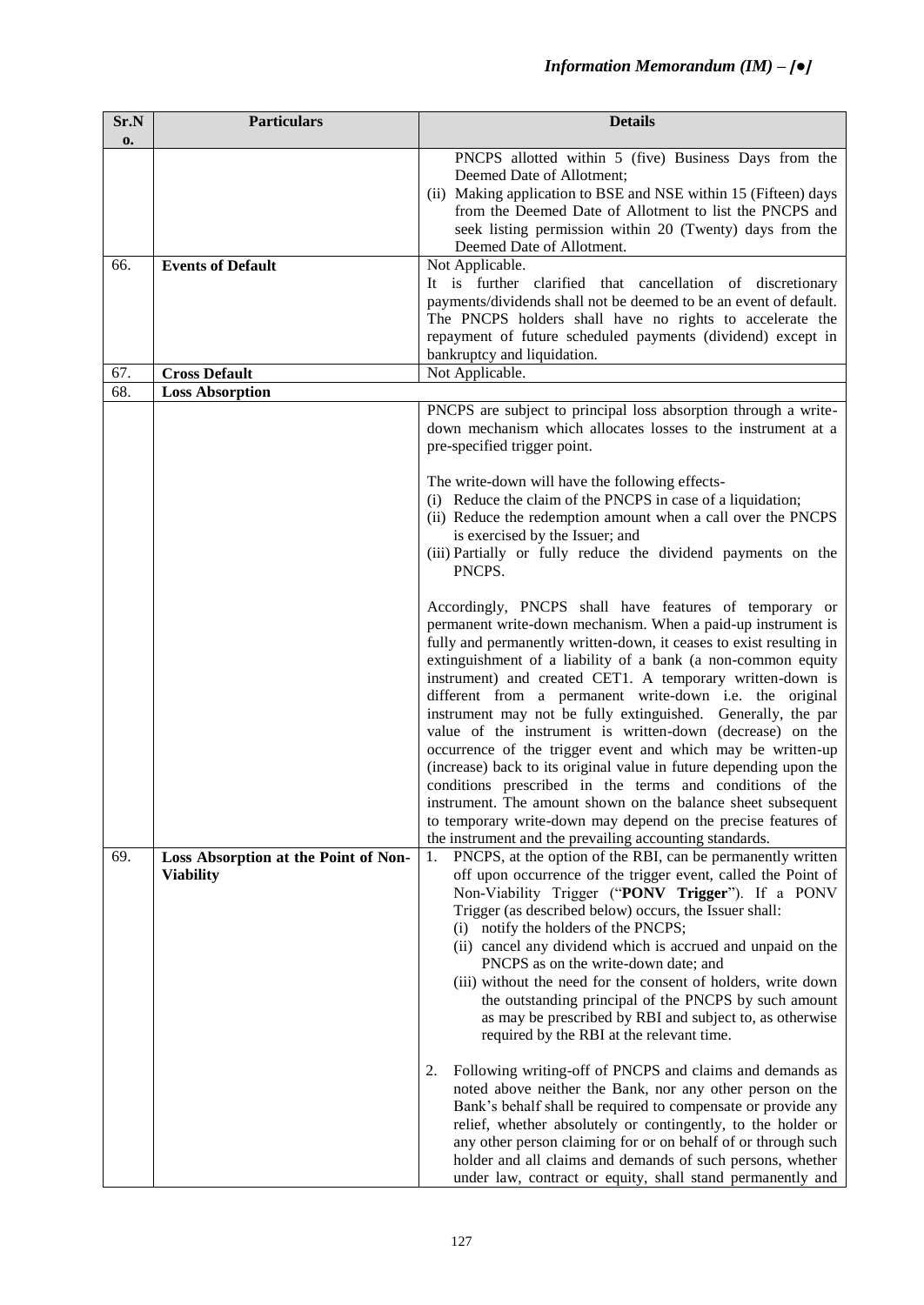| Sr.N | <b>Particulars</b>              |    | <b>Details</b>                                                                                                                                                                                                                                                                                                                                                                                                                                              |
|------|---------------------------------|----|-------------------------------------------------------------------------------------------------------------------------------------------------------------------------------------------------------------------------------------------------------------------------------------------------------------------------------------------------------------------------------------------------------------------------------------------------------------|
| 0.   |                                 |    | irrevocably extinguished and terminated.                                                                                                                                                                                                                                                                                                                                                                                                                    |
|      |                                 | 3. | Unless specifically permitted by applicable law, once the face<br>value of the PNCPS has been written down pursuant to<br>PONV Trigger Event, the PONV Write-Down Amount will<br>not be restored in any circumstances; including where the<br>PONV Trigger Event ceased to continue.                                                                                                                                                                        |
|      |                                 | 4. | The write-off of any CET 1 capital shall not be required<br>before the write-off of any of PNCPS and there is no right<br>available to the holder hereof or any other person claiming<br>for or on behalf of or through such holder to demand or seek<br>that any other regulatory capital be subject to prior or<br>simultaneous write-off or that the treatment offered to<br>holders of such other regulatory capital be also offered to the<br>holders. |
| 70.  | Point of Non-Viability ("PONV") | 1. | PONV Trigger Event is the earlier of:<br>(i) decision that a permanent write-off without which the<br>Bank would become non-viable, is necessary as<br>determined by the RBI; and<br>(ii) the decision to make a public sector injection of capital,<br>or equivalent support, without which the Bank would<br>have become non-viable, as determined by the relevant<br>authority.                                                                          |
|      |                                 | 2. | The PONV Trigger Event will be evaluated both at<br>consolidated and standalone level and breach at either level<br>will trigger write-off.                                                                                                                                                                                                                                                                                                                 |
|      |                                 | 3. | The amount of non-equity capital to be written-off will be<br>determined by RBI.                                                                                                                                                                                                                                                                                                                                                                            |
|      |                                 | 4. | The order of write-off of PNCPS shall be as specified in the<br>order of Seniority as per this Offer Letter and any other<br>regulatory norms as may be stipulated by the RBI from time<br>to time.                                                                                                                                                                                                                                                         |
|      |                                 | 5. | PNCPS can be written-down multiple times in case the Bank<br>hits the PONV Trigger Level subsequent to the first write-<br>down. PNCPS which have been written down shall not be<br>written up.                                                                                                                                                                                                                                                             |
|      |                                 | 6. | The write-off consequent upon the PONV Trigger Event<br>shall occur prior to any public sector injection of capital so<br>that the capital provided by the public sector is not diluted.<br>The holders shall not have any residual claims on the Bank<br>(including any claims which are senior to ordinary shares of<br>the Bank), following the PONV Trigger Event and when<br>write-off is undertaken.                                                  |
|      |                                 | 7. | For these purposes, the Bank may be considered as non-<br>viable if:                                                                                                                                                                                                                                                                                                                                                                                        |
|      |                                 |    | The Bank which, owing to its financial and other difficulties,<br>may no longer remain a going concern on its own in the<br>opinion of the RBI unless appropriate measures are taken to<br>revive its operations and thus, enable it to continue as a going<br>concern. The difficulties faced by the Bank should be such                                                                                                                                   |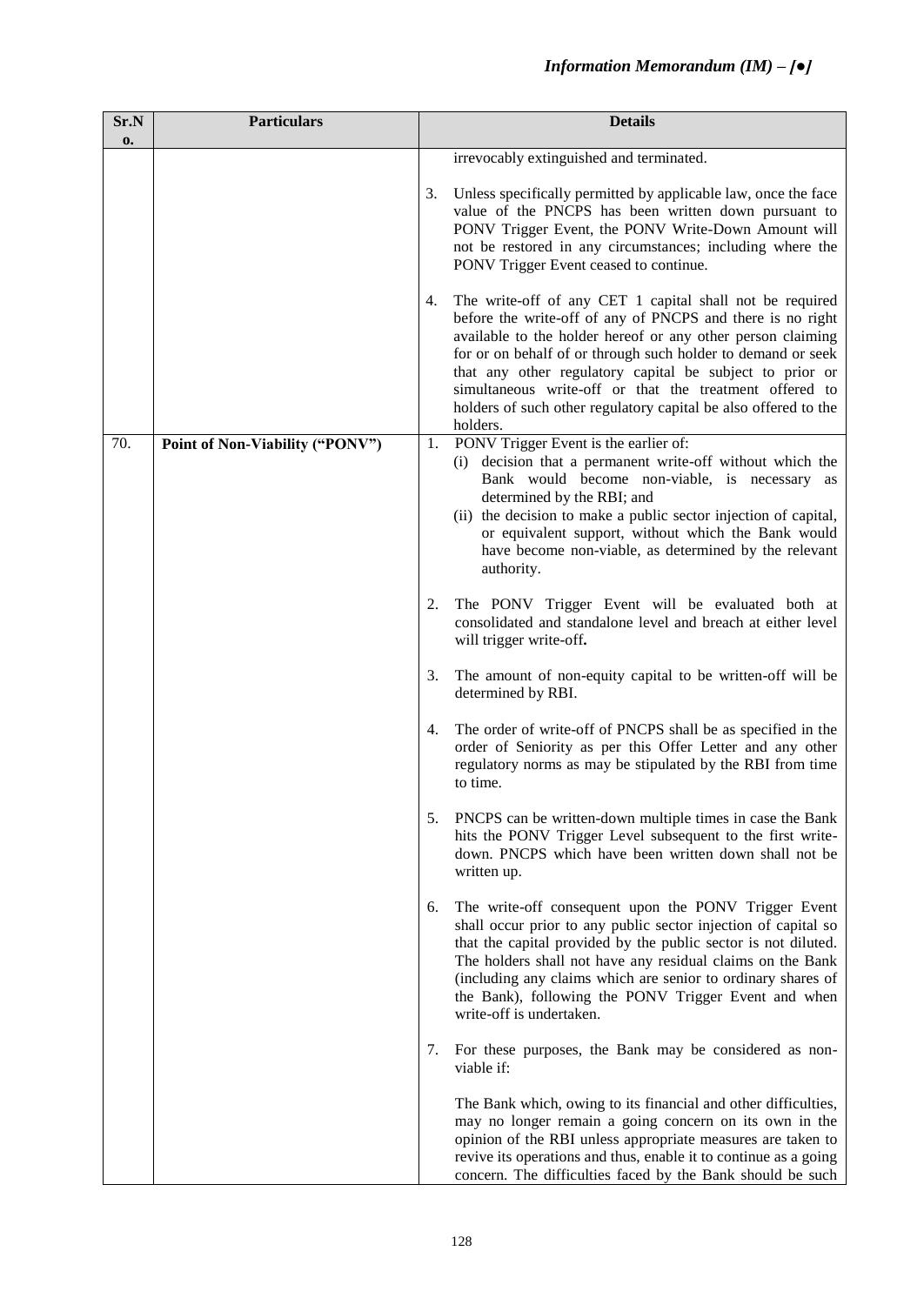| Sr.N<br>0. | <b>Particulars</b>                                             |    | <b>Details</b>                                                                                                                                                                                                                                                                                                                                                                                                                                                                                                                                                                                                                                                                                                                                                                                                                                                              |
|------------|----------------------------------------------------------------|----|-----------------------------------------------------------------------------------------------------------------------------------------------------------------------------------------------------------------------------------------------------------------------------------------------------------------------------------------------------------------------------------------------------------------------------------------------------------------------------------------------------------------------------------------------------------------------------------------------------------------------------------------------------------------------------------------------------------------------------------------------------------------------------------------------------------------------------------------------------------------------------|
|            |                                                                |    | that these are likely to result in financial losses and raising<br>the CET 1 capital of the Bank should be considered as the<br>most appropriate way to prevent the Bank from turning non-<br>viable. Such measures would include write-off of non-equity<br>regulatory capital in combination with or without other<br>measures as considered appropriate by the RBI.                                                                                                                                                                                                                                                                                                                                                                                                                                                                                                      |
|            |                                                                | 8. | The Bank facing financial difficulties and approaching a<br>PONV will be deemed to achieve viability if within a<br>reasonable time in the opinion of RBI, it will be able to come<br>out of the present difficulties if appropriate measures are<br>taken to revive it. The measures including augmentation of<br>equity capital through write off of PNCPS/public sector<br>injection of funds are likely to:<br>(i) Restore depositors'/investors' confidence;<br>(ii) Improve rating /creditworthiness of the Bank and<br>thereby improve its borrowing capacity and liquidity and<br>reduce cost of funds; and<br>(iii) Augment the resource base to fund balance sheet growth<br>in the case of fresh injection of funds.                                                                                                                                             |
|            |                                                                | 9. | RBI would follow a two-stage approach to determine the<br>non-viability of the Bank. The Stage 1 assessment would<br>consist of purely objective and quantifiable criteria to<br>indicate that there is a prima facie case of the Bank<br>and,<br>approaching<br>non-viability<br>therefore,<br>a<br>closer<br>examination of the Issuer's financial situation is warranted.<br>The Stage 2 assessment would consist of supplementary<br>subjective criteria which, in conjunction with the Stage 1<br>information, would help in determining whether the Bank is<br>about to become non-viable. These criteria would be<br>evaluated together and not in isolation. Once the PONV is<br>confirmed, the next step would be to decide whether rescue<br>of the Bank would be through write-off alone or write-off in<br>conjunction with a public sector injection of funds. |
| 71.        | Permanent Principal Write-down on<br><b>PONV Trigger Event</b> | 1. | If a PONV Trigger Event (as described below) occurs, the<br>Issuer shall:                                                                                                                                                                                                                                                                                                                                                                                                                                                                                                                                                                                                                                                                                                                                                                                                   |
|            |                                                                |    | notify the holders of the PNCPS;<br>(i)<br>(ii) cancel any dividend which is accrued and unpaid on the<br>PNCPS as on the write-down date; and<br>(iii) without the need for the consent of the holders of<br>PNCPS, write down the outstanding principal of the<br>PNCPS by such amount as may be prescribed by RBI<br>("PONV Write Down Amount") and subject as it is<br>otherwise required by the RBI at the relevant time. The<br>Issuer will effect a write-down within 30 days (or such<br>other time as may be prescribed by applicable law) of the<br>PONV Write-Down Amount being determined by RBI.                                                                                                                                                                                                                                                               |
|            |                                                                | 2. | A Permanent Principal Write-down on PONV Trigger Event<br>may occur on more than one occasion.                                                                                                                                                                                                                                                                                                                                                                                                                                                                                                                                                                                                                                                                                                                                                                              |
|            |                                                                | 3. | Unless specifically permitted by applicable law, once the face<br>value of the PNCPS has been written down pursuant to<br>PONV Trigger Event, the PONV Write-Down Amount will<br>not be restored in any circumstances; including where the<br>PONV Trigger Event ceased to continue.                                                                                                                                                                                                                                                                                                                                                                                                                                                                                                                                                                                        |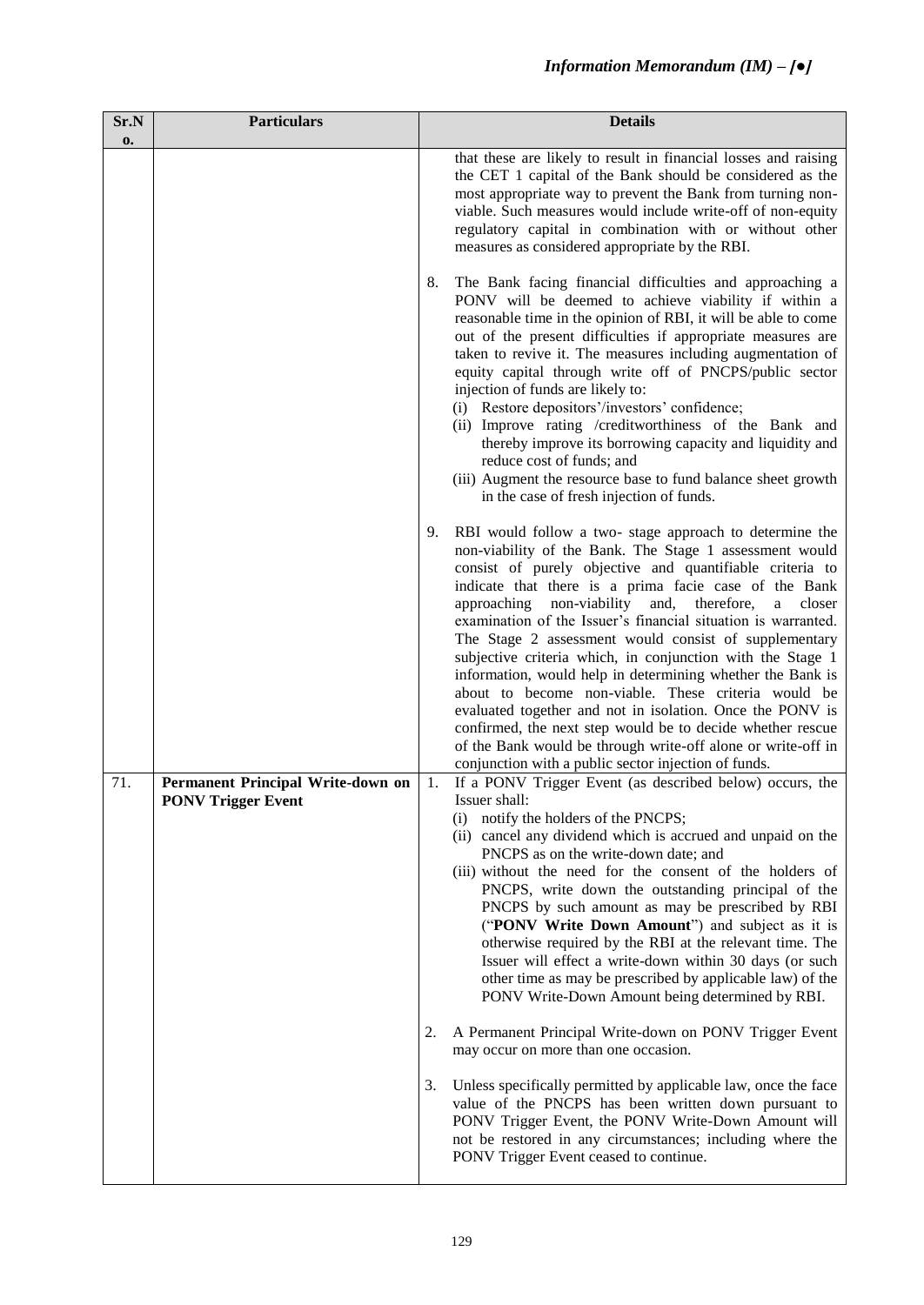| Sr.N<br>0. | <b>Particulars</b>                                                 | <b>Details</b>                                                                                                                                                                                                                                                                                                                                                                         |
|------------|--------------------------------------------------------------------|----------------------------------------------------------------------------------------------------------------------------------------------------------------------------------------------------------------------------------------------------------------------------------------------------------------------------------------------------------------------------------------|
|            |                                                                    | PONV Trigger Event, in respect of the Issuer or its group, means<br>the earlier to occur of:                                                                                                                                                                                                                                                                                           |
|            |                                                                    | a decision that a conversion or principal write-down, without<br>1.<br>which the Issuer or its group (as the case may be) would<br>become non-viable, is necessary, as determined by RBI; and                                                                                                                                                                                          |
|            |                                                                    | the decision to make a public sector injection of capital, or<br>2.<br>equivalent support, without which the Issuer or its group (as<br>the case may be) would become non-viable, is necessary, as<br>determined by RBI.                                                                                                                                                               |
|            |                                                                    | A write-down due to a PONV Trigger Event shall occur prior to<br>any public sector injection of capital so that the capital provided<br>by the public sector is not diluted.                                                                                                                                                                                                           |
| 72.        | Temporary principal Write-down on<br>Common Equity Tier 1 ("CET1") | If a CET1 Trigger Event (as described below) occurs, the Issuer<br>shall:                                                                                                                                                                                                                                                                                                              |
|            | Trigger Event Temporary Write                                      | (i) notify the holders of the PNCPS;                                                                                                                                                                                                                                                                                                                                                   |
|            | down                                                               | (ii) cancel any dividend which is accrued and unpaid on the<br>PNCPS as on the write-down date; and                                                                                                                                                                                                                                                                                    |
|            |                                                                    | (iii) without the need for the consent of the holders of PNCPS,<br>write down the face value of the PNCPS by such amount as                                                                                                                                                                                                                                                            |
|            |                                                                    | the Issuer may in its absolute discretion decide. Provided that<br>in no event shall such amount of write down be less than the                                                                                                                                                                                                                                                        |
|            |                                                                    | amount required to immediately return the Issuer's Common                                                                                                                                                                                                                                                                                                                              |
|            |                                                                    | Equity Tier1 Ratio (as defined below) to above CET1 Trigger<br>Event Threshold (as defined below), nor shall such amount of                                                                                                                                                                                                                                                            |
|            |                                                                    | write down exceed the amount which would be required to be<br>written down to ensure that the Common Equity Tier1 Ratio<br>is equal to the aggregate of the CET1 Trigger Event<br>Threshold and 2.5%, or such other percentage as may be<br>prescribed by the RBI (the "CET1 Write Down Amount").                                                                                      |
|            |                                                                    | A Write-down may occur on more than one occasion. Once the<br>value of PNCPS has been written down pursuant to this Clause 72<br>(Temporary Write Down), the value of the PNCPS may only be<br>restored in accordance with Clause 74 (Re-instatement).                                                                                                                                 |
|            |                                                                    | CET1 Trigger Event Threshold means that the Issuer's or its<br>group Common Equity Tier 1 Ratio is:<br>(i) if calculated at any time prior to March 31, 2019, at or below<br>5.500% (or such other percentage as may be prescribed by<br>the RBI);<br>(ii) if calculated at any time from and including March 31, 2019                                                                 |
|            |                                                                    | at or below 6.125% or such other percentage as may be<br>prescribed by the RBI).                                                                                                                                                                                                                                                                                                       |
|            |                                                                    | Common Equity Tier1 Ratio means the Common Equity Tier1<br>Capital (as defined and calculated in accordance with the Basel<br>III Guidelines) of the Issuer or its group (as the case may be)<br>expressed as a percentage of the total risk weighted assets (as<br>defined and calculated in accordance with the Basel III<br>Guidelines) of the Issuer or its group (as applicable). |
|            |                                                                    | The purpose of a write-down on occurrence of the CET1 Trigger<br>Event shall be to shore up the capital level of the bank. If the<br>bank or its group breaches the CET1 Trigger Event Threshold<br>and equity is replenished through write-down of the PNCPS, such                                                                                                                    |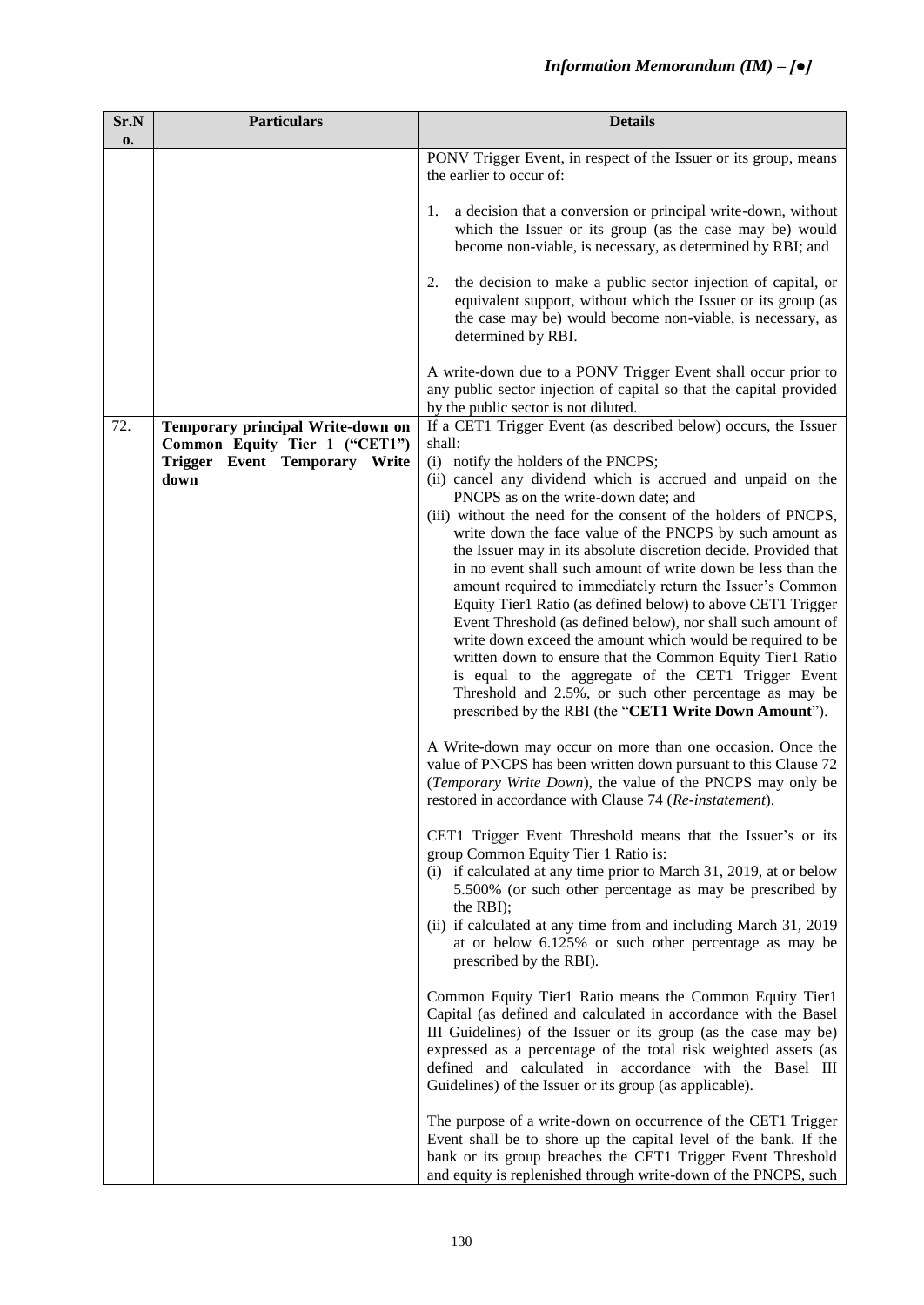| Sr.N<br>0. | <b>Particulars</b>             | <b>Details</b>                                                                                                                                                                                                                                                                                                                                                                                                                                                                                                                                                                                                                                              |
|------------|--------------------------------|-------------------------------------------------------------------------------------------------------------------------------------------------------------------------------------------------------------------------------------------------------------------------------------------------------------------------------------------------------------------------------------------------------------------------------------------------------------------------------------------------------------------------------------------------------------------------------------------------------------------------------------------------------------|
|            |                                | replenished amount of equity will be excluded from the total<br>equity of the Issuer for the purpose of determining the proportion<br>of earnings to be paid out as dividend in terms of rules laid down<br>for maintaining the capital conservation buffer (as described in<br>the Basel III Guidelines). However, once the Issuer or its group<br>(as the case may be) has attained a total Common Equity Tier 1<br>Ratio of 8% or such percentage threshold as may be prescribed by<br>RBI without counting the replenished equity capital, from that<br>point onwards, the Issuer may include the replenished equity<br>capital for all purposes.       |
| 73.        | <b>Other Events</b>            | Treatment of PNCPS in the event of Winding-Up:                                                                                                                                                                                                                                                                                                                                                                                                                                                                                                                                                                                                              |
|            |                                | If the Issuer goes into liquidation before PNCPS have been<br>1.<br>written down, PNCPS will absorb losses in accordance with<br>the order of Seniority as specified in the Offer Letter and as<br>per usual legal provisions governing distribution in a winding<br>up.<br>2. If Issuer goes into liquidation after PNCPS have been<br>written-down, the holders will have no claim on the proceeds<br>of liquidation.                                                                                                                                                                                                                                     |
|            |                                | Amalgamation of a banking company: (Section 44 A of BR Act,<br>1949)                                                                                                                                                                                                                                                                                                                                                                                                                                                                                                                                                                                        |
|            |                                | Subject to the provisions of the Banking Regulation Act, 1949:<br>1. If the Issuer is amalgamated with any other bank before<br>PNCPS have been written-down, PNCPS will become part of<br>the corresponding categories of regulatory capital of the new<br>bank emerging after the merger.<br>2. If the Issuer is amalgamated with any other bank after<br>PNCPS have been written-down temporarily,<br>the<br>amalgamated entity can write-up PNCPS as per its<br>discretion.<br>If the Issuer is amalgamated with any other bank after<br>3.<br>PNCPS have been written-down permanently, these PNCPS<br>cannot be written up by the amalgamated entity. |
|            |                                | Scheme of reconstitution or amalgamation of a banking<br>company:                                                                                                                                                                                                                                                                                                                                                                                                                                                                                                                                                                                           |
|            |                                | If the relevant authorities decide to reconstitute the Issuer or<br>amalgamate the Issuer with any other bank under Section 45 of<br>Banking Regulation Act, 1949, the Issuer will be deemed as non-<br>viable or approaching non-viability and both the pre-specified<br>trigger and the trigger at the point of non-viability for write-down<br>of AT1 instruments will be activated. Accordingly, PNCPS will<br>before<br>amalgamation<br>be<br>written-down<br>permanently<br>reconstitution.                                                                                                                                                           |
| 74.        | Re-instatement                 | Following a write-down pursuant to Clause 72 (Temporary Write<br>Down), the value of the PNCPS may be increased in accordance<br>with the Basel III Guidelines or any other conditions prescribed<br>by applicable law.                                                                                                                                                                                                                                                                                                                                                                                                                                     |
| 75.        | Re-capitalization              | Nothing contained in this term-sheet or in any transaction                                                                                                                                                                                                                                                                                                                                                                                                                                                                                                                                                                                                  |
| 76.        | <b>Treatment in Insolvency</b> | documents shall hinder re-capitalization by the Issuer.<br>Subject to applicable law, this instrument shall not contribute to                                                                                                                                                                                                                                                                                                                                                                                                                                                                                                                               |
|            |                                | the liabilities exceeding assets if such a balance sheet test forms<br>part of a requirement to prove insolvency under any law or<br>otherwise.                                                                                                                                                                                                                                                                                                                                                                                                                                                                                                             |